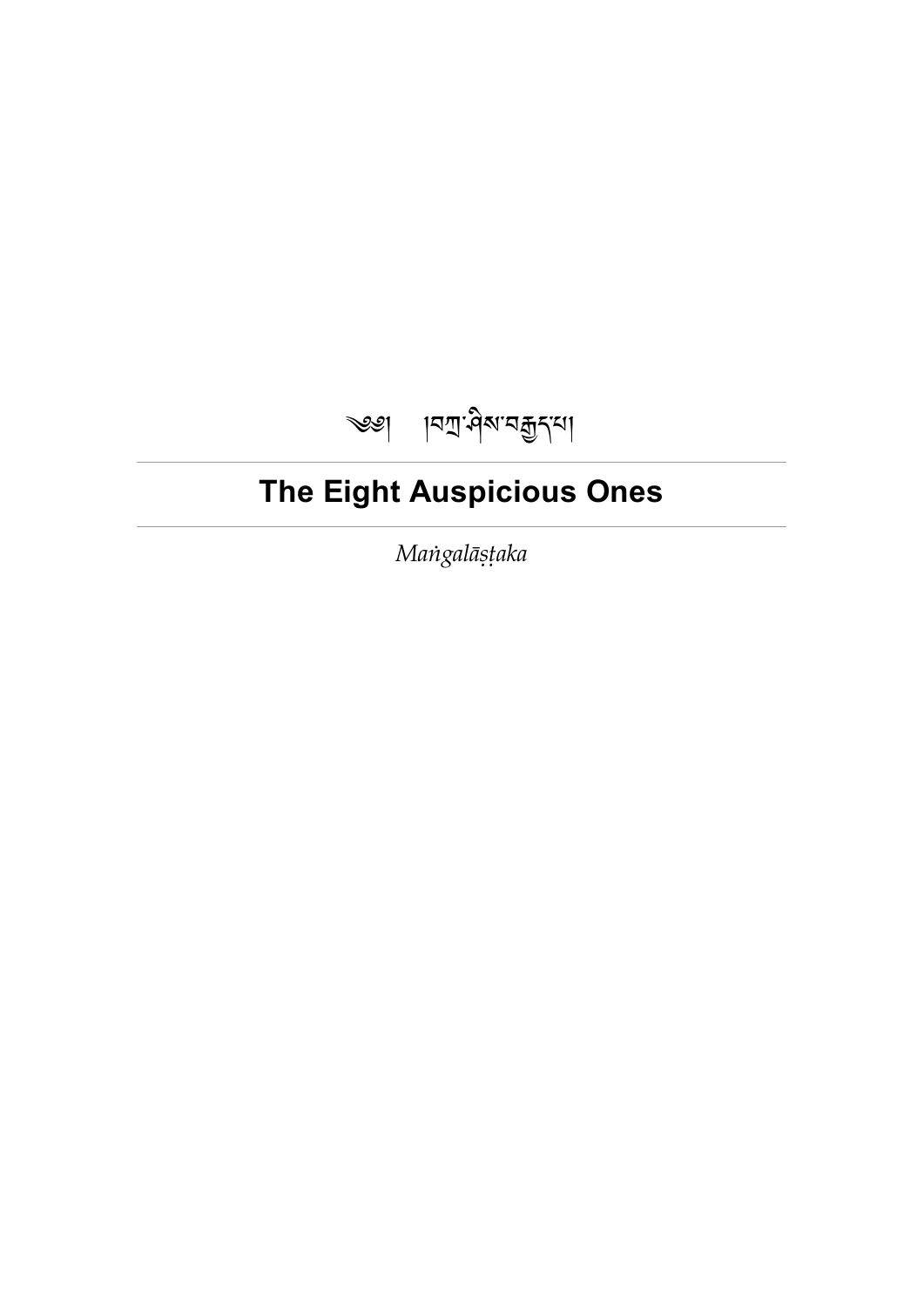# ব্ধনাৰ মান্মা দীৰ নক্সন এৰ এক ব্যক্ত কৰি বিদ্ৰা

*'phags pa bkra shis brgyad pa zhes bya ba theg pa chen po'i mdo* The Noble Mahāyāna Sūtra "The Eight Auspicious Ones" *Āryamaṅgalāṣṭakanāmamahāyānasūtra*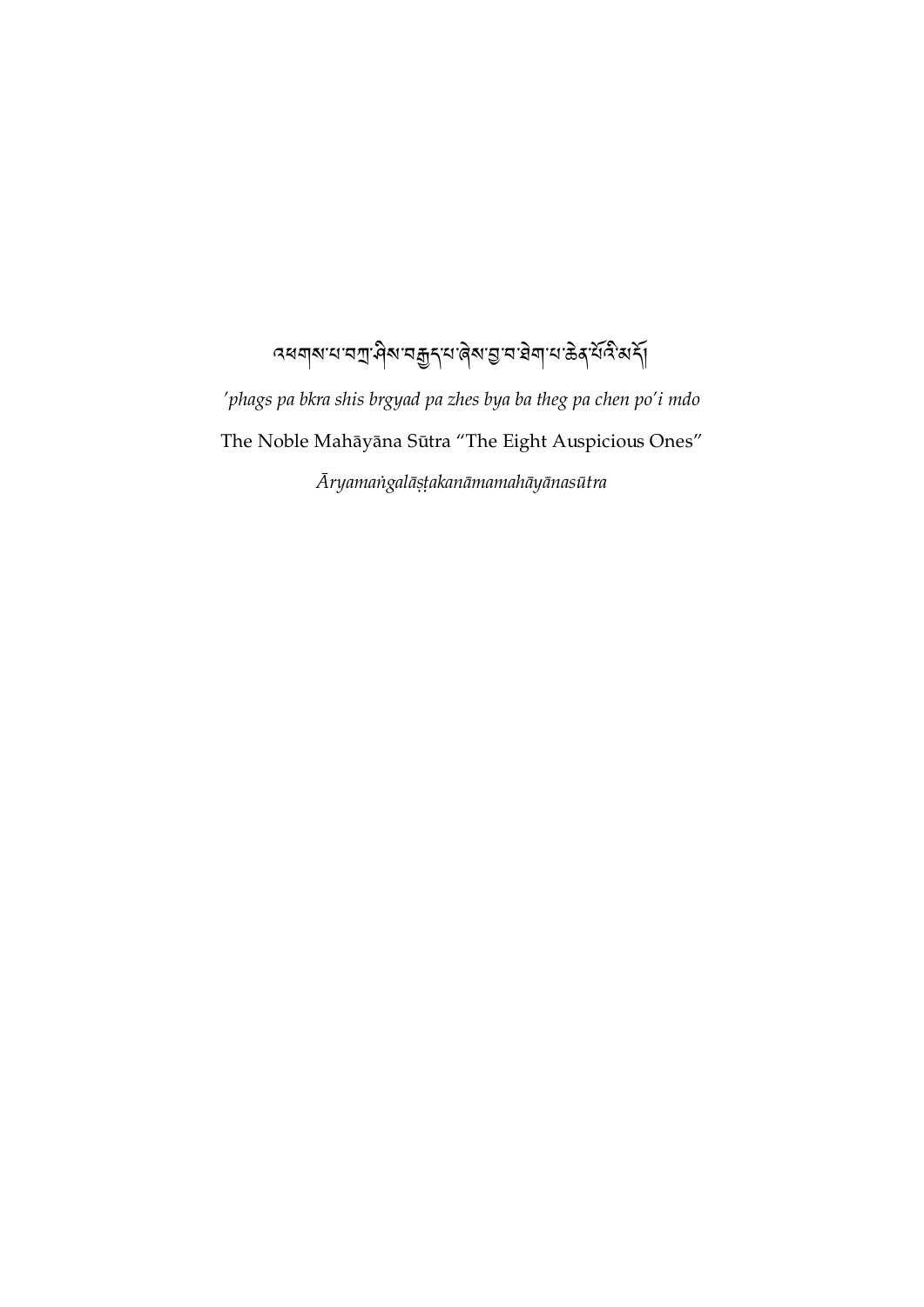

## Toh 278 Degé Kangyur, vol. 68 (mdo sde, ya), folios 52.b–54.b.

<span id="page-2-0"></span>Translated by Bhikṣuṇī Thubten Damcho and team under the patronage and supervision of 84000: Translating the Words of the Buddha

> First published 2022 Current version v 1.0.1 (2022) Generated by 84000 Reading Room v2.11.4

*84000: Translating the Words of the Buddha* is a global non-profit initiative to translate all the Buddha's words into modern languages, and to make them available to everyone.

# $\bigcirc$  000

This work is provided under the protection of a Creative Commons CC BY-NC-ND (Attribution - Noncommercial - No-derivatives) 3.0 copyright. It may be copied or printed for fair use, but only with full attribution, and not for commercial advantage or personal compensation. For full details, see the Creative Commons license.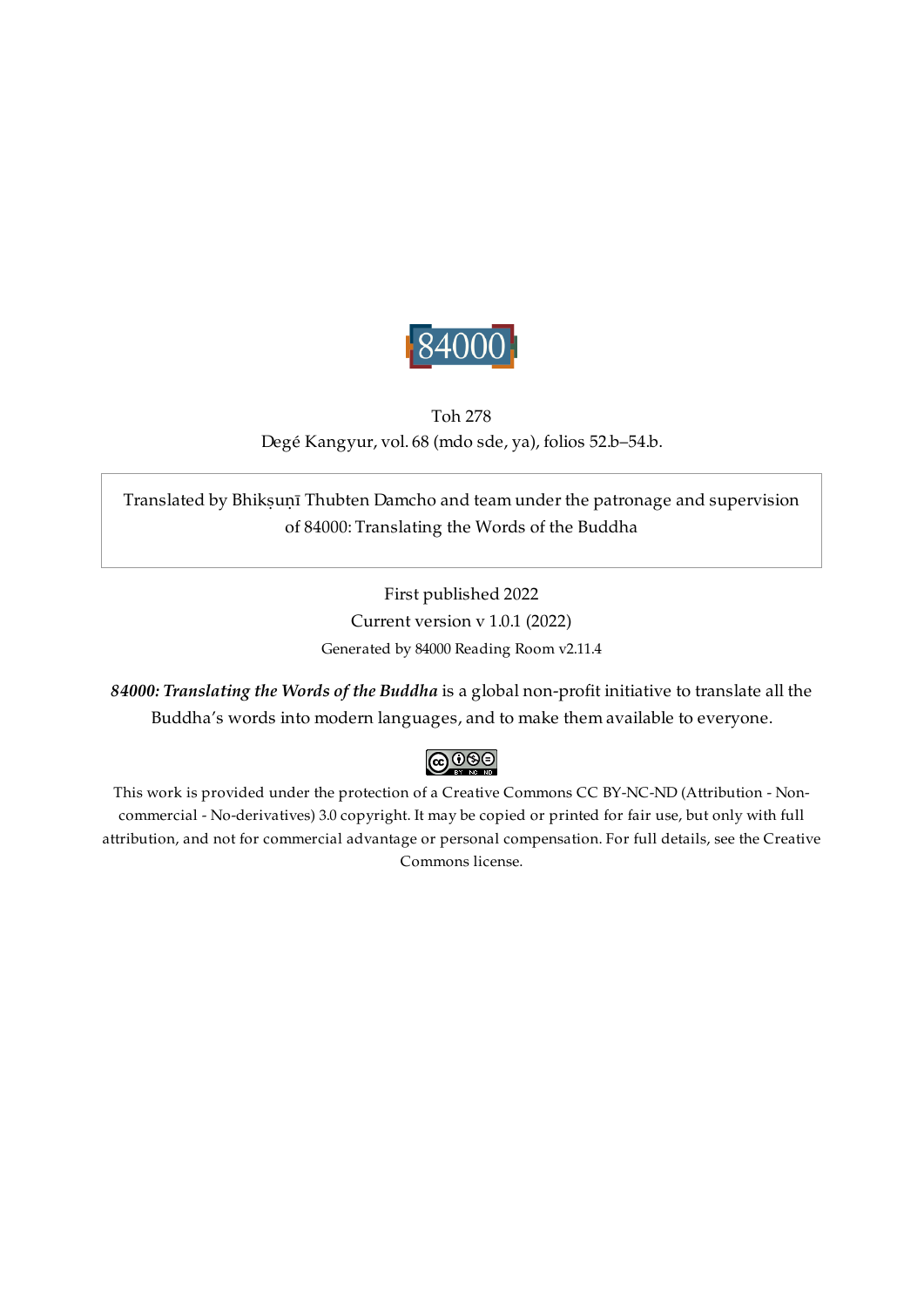This print version was generated at 7.55pm on Wednesday, 27th April 2022 from the online version of the text available on that date. If some time has elapsed since then, this version may have been superseded, as most of 84000's published translations undergo significant updates from time to time. For the latest online version, with bilingual display, interactive glossary entries and notes, and a variety of further download options, please see [https://read.84000.co/translation/toh278.html.](https://read.84000.co/translation/toh278.html)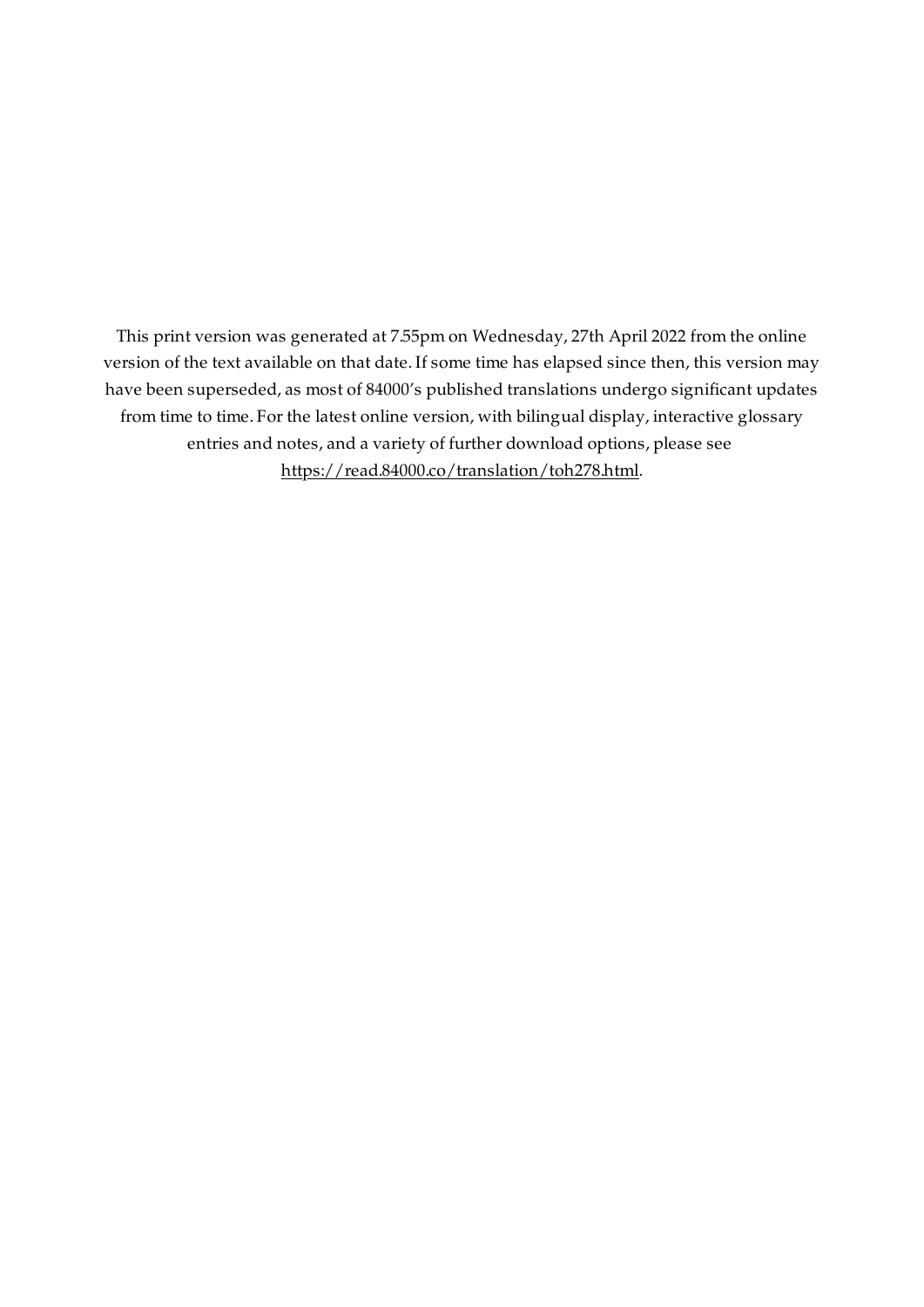# TABLE OF CONTENTS

ti. [Title](#page-0-0)

<span id="page-4-0"></span>[co.](#page-4-0)

- im. [Imprint](#page-2-0)
- co. [Contents](#page-4-0)
- s. [Summary](#page-5-0)
- ac. [Acknowledgements](#page-6-0)
- i. [Introduction](#page-7-0)
- tr. The Eight [Auspicious](#page-9-0) Ones
	- 1. The [Translation](#page-10-0)
	- c. [Colophon](#page-13-0)
- n. [Notes](#page-14-0)
- b. [Bibliography](#page-16-0)
	- · Tibetan [Sources](#page-16-1)
	- · [Chinese](#page-17-0) Sources
	- · [Secondary](#page-17-1) Literature
- g. [Glossary](#page-19-0)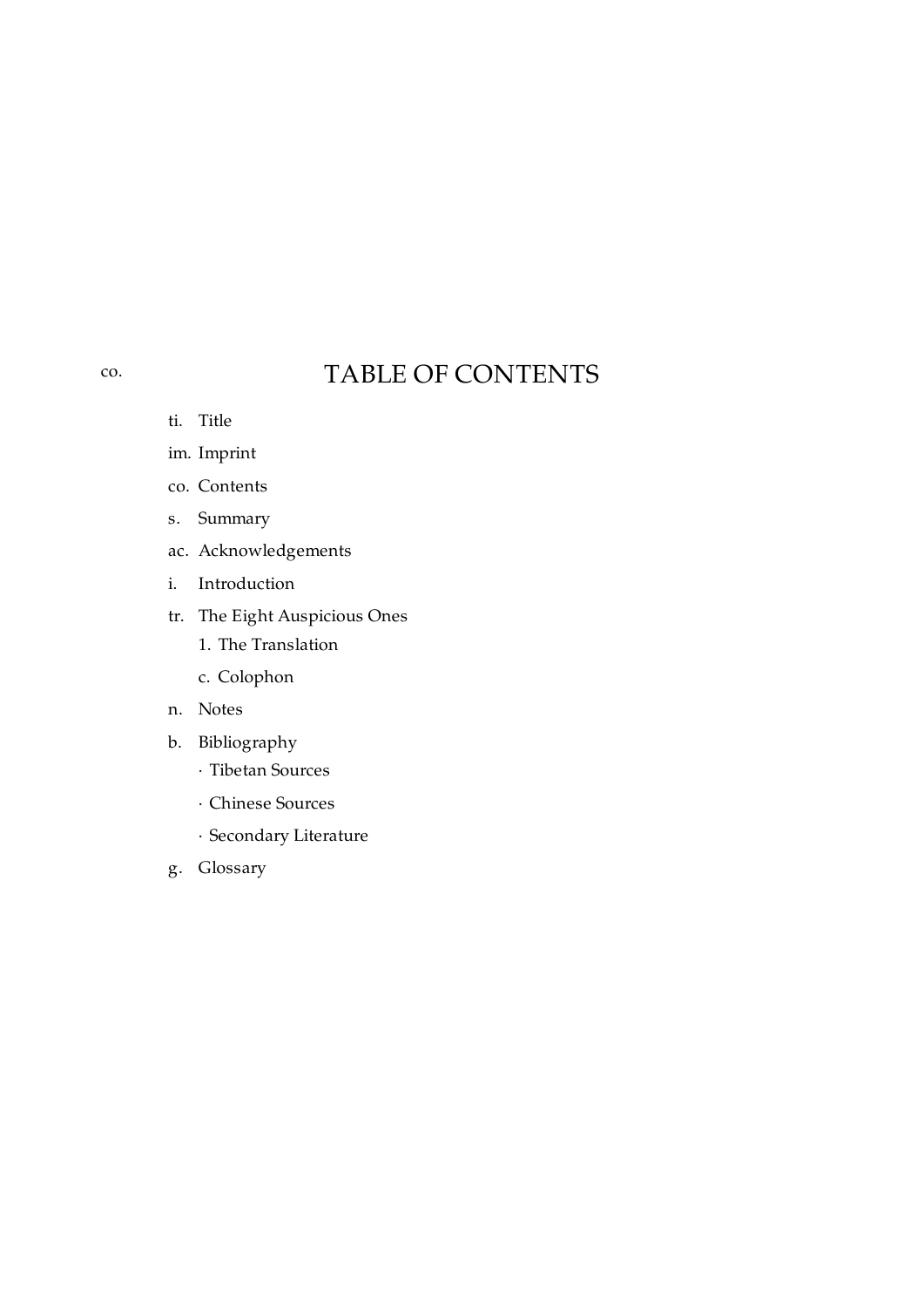## SUMMARY

<span id="page-5-1"></span><span id="page-5-0"></span>While the Buddha is dwelling in Vaiśālī at Āmrapālī's grove, a Licchavi youth named Superior Skill requests him to reveal those buddhas presently dwelling in fulfillment of their former aspirations, such that venerating them and remembering their names can dispel fear and harm. The Buddha responds by listing the names of eight buddhas and the names of their buddha realms. He instructs Superior Skill to remember these buddhas' names and to contemplate them regularly to develop their good qualities himself and ensure success before beginning any activity. After Superior Skill departs, Śakra, lord of the gods, declares that he has taken up this practice as well. The Buddha exhorts Śakra to proclaim this discourse before engaging in battles with the asuras to ensure his victory, and then enumerates the good qualities of those who proclaim this discourse. [s.1](#page-5-1)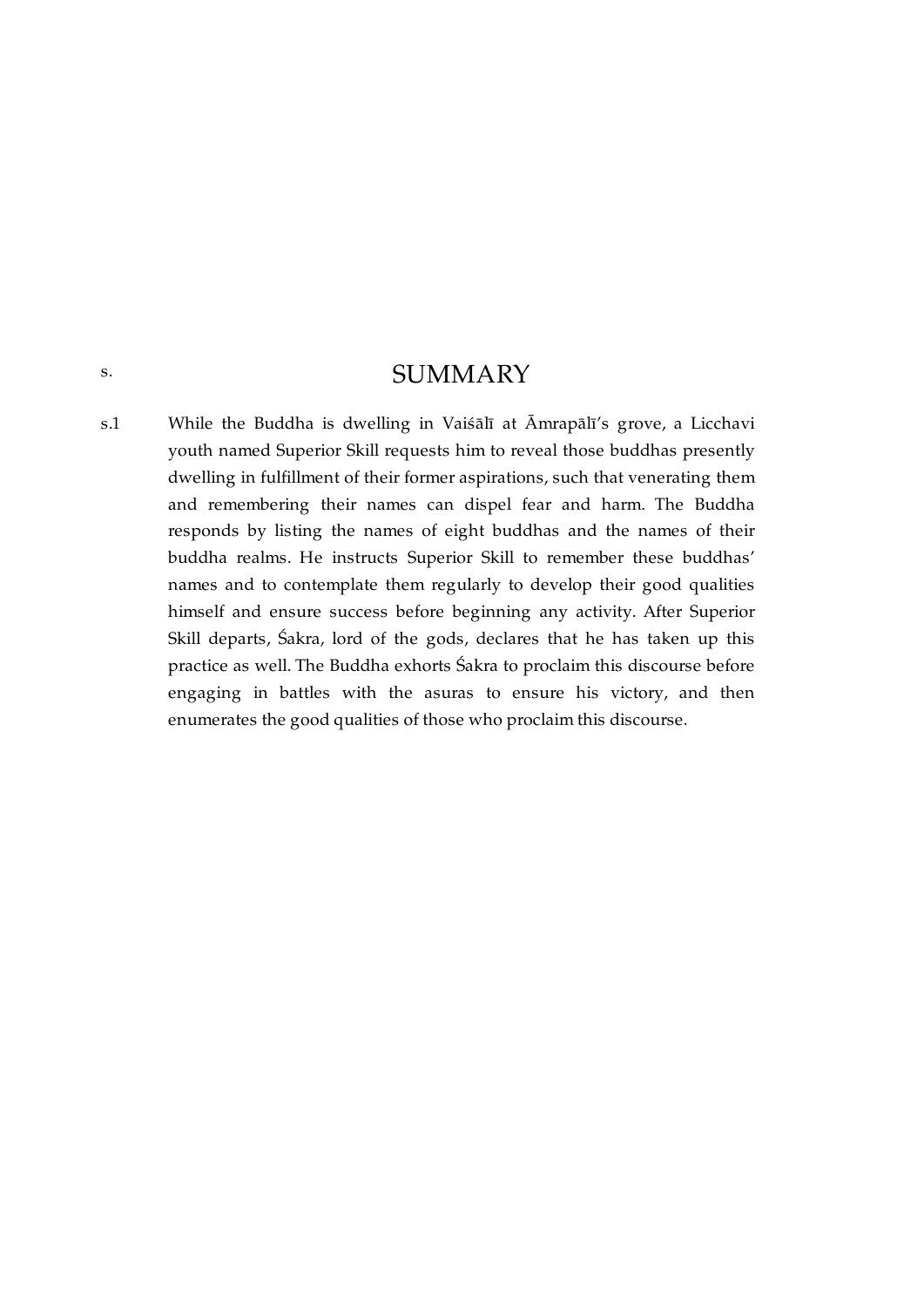## ACKNOWLEDGEMENTS

<span id="page-6-1"></span><span id="page-6-0"></span>Geshema Tenzin Lhadron (Chopa Tenzin Lhadron), Dr. Nathaniel Rich, and members of the 84000 editorial committee kindly reviewed this translation. I am grateful to Bhikṣuṇī Thubten Chodron and the Sravasti Abbey community for their encouragement and support; Bhikṣuṇī Dr. Heng Ching Shih, Dr. William Magee, and Dr. Paul Hackett for teaching me how to translate Buddhist texts; and Maitripa College and my parents for sponsoring my Tibetan language studies. [ac.1](#page-6-1)

> The translation was completed under the patronage and supervision of 84000: Translating the Words of the Buddha.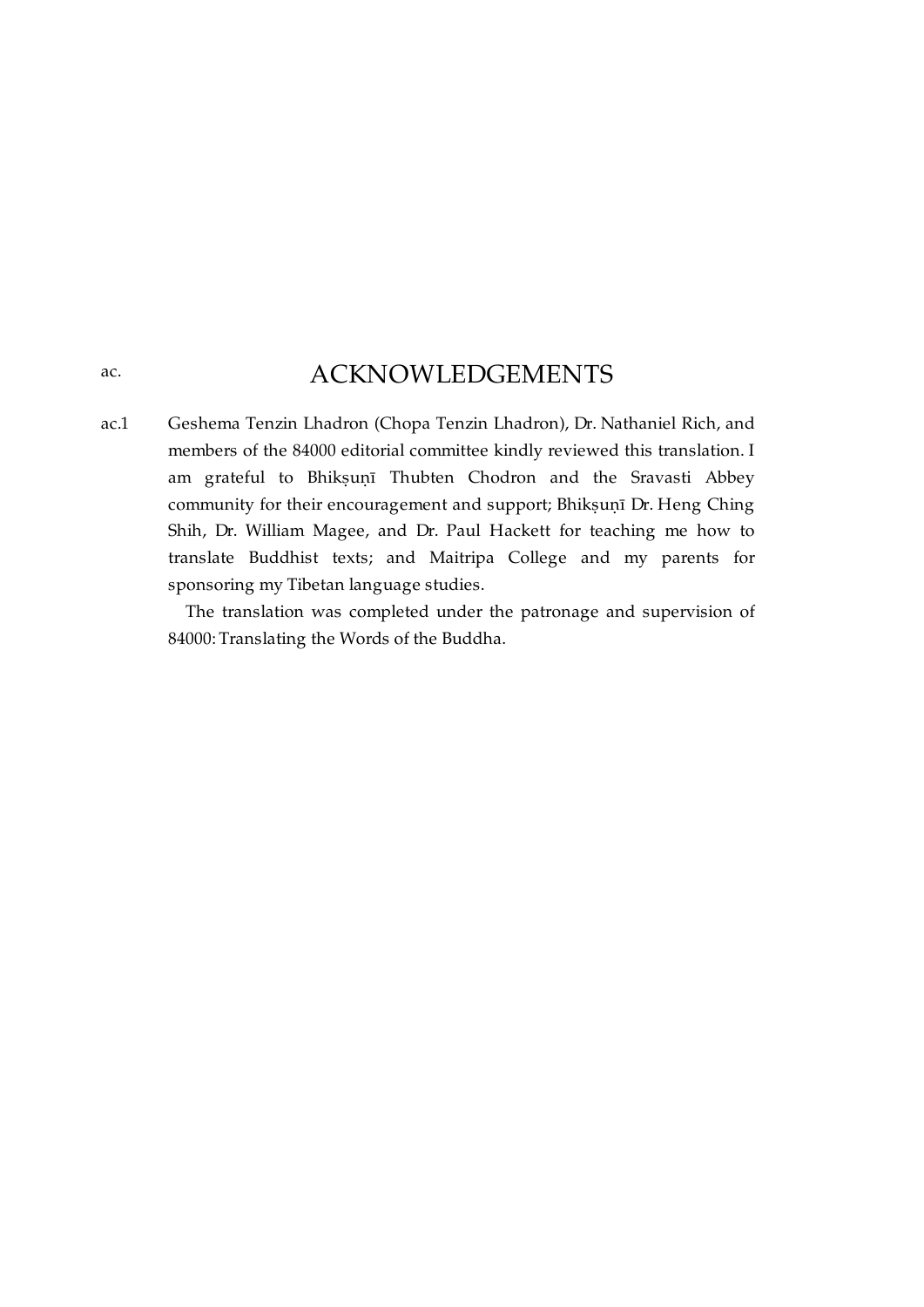# <span id="page-7-4"></span>INTRODUCTION

<span id="page-7-1"></span>This sūtra belongs to the genre of Mahāyāna literature that emphasizes the transformative power of remembering and contemplating buddhas' names. In this way it resembles some other short texts found in the same part of the Kangyur such as *The Eight Buddhas* (*Aṣṭabuddhaka*, Toh 271), *The Ten Buddhas* [1](#page-14-1) (*Daśabuddhaka*, Toh 272), and *The Twelve Buddhas* (*Dvādaśabuddhaka*, Toh 273, 511, 853) $<sup>2</sup>$  $<sup>2</sup>$  $<sup>2</sup>$  While these other sūtras appear primarily to elucidate how the</sup> practice of remembering and contemplating buddhas' names leads to the accomplishment of spiritual goals in this and future lives up to the attainment of buddhahood, *The Eight Auspicious Ones* emphasizes the practice's worldly benefits. [i.1](#page-7-1)

> <span id="page-7-5"></span>The sūtra's main interlocutor, a Licchavi youth named Superior Skill, is primarily concerned about warding off fear as well as physical, verbal, and mental harm he might experience in battle, at a royal palace, or in his dreams. In response to Superior Skill's request to reveal those buddhas who can help dispel such obstacles, the Buddha teaches about eight buddhas residing in buddha realms in the eastern direction whose names embody the qualities of their former aspirations. The Buddha tells Superior Skill that by remembering the names of these buddhas and contemplating them when going to sleep, waking up, and before beginning any activity, he will not only develop these buddhas' good qualities but also experience success in all his endeavors.

Subsequently, Śakra, lord of the gods, who is also present in the assembly, declares that he too has taken up this practice of contemplating the names of the eight buddhas. The Buddha exhorts Śakra to proclaim this discourse prior to engaging in battles with the asuras so that he will emerge victorious. The Buddha concludes with an explanation that those who proclaim this discourse on the names of these eight buddhas will become known for possessing various good qualities.

<span id="page-7-2"></span> $i.2$ 

<span id="page-7-0"></span>[i.](#page-7-0)

<span id="page-7-3"></span>[i.3](#page-7-3)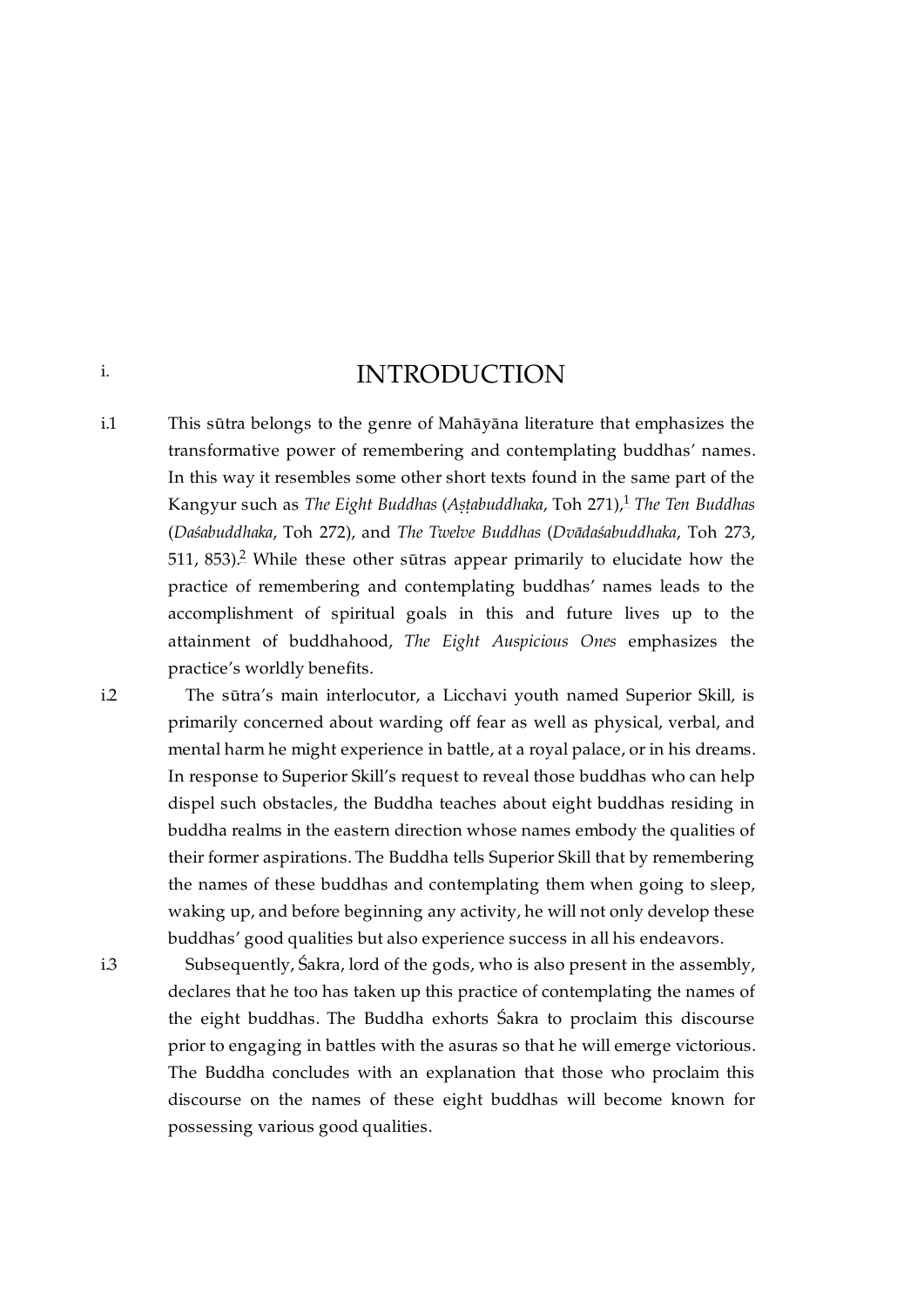<span id="page-8-6"></span><span id="page-8-5"></span>The names of these eight buddhas continue to be recited by Tibetan Buddhist practitioners today in a prayer popularly known as "The Verses for the Eight Noble Auspicious Ones," $^{\frac{3}{2}}$  $^{\frac{3}{2}}$  $^{\frac{3}{2}}$  composed in 1896 by Jamgön Mipham Gyatso (18[4](#page-14-4)6–1912). In his autocommentary to the verses, $\frac{4}{\epsilon}$  Jamgön Mipham Gyatso gives a summary of *The Eight Auspicious Ones*, emphasizing the Buddha's instructions to remember and recite the names of these eight buddhas and the benefits that accrue from doing so. Contemporary Buddhist teachers from all the Tibetan schools thus encourage students to recite Jamgön Mipham Gyatso's prayer daily, especially before commencing any new activity. Another prayer for auspiciousness with the same title as this sūtra, found in the tantra section of the Tengyur (*bkra shis brgyad pa*, Toh 3784) and said to have been spoken by Ārya Tārā, appears to be unrelated to this sūtra.

<span id="page-8-8"></span><span id="page-8-7"></span>No Sanskrit version of this sūtra appears to be extant. It is listed in both the Denkarma<sup>[5](#page-14-5)</sup> and Phangthangma<sup>[6](#page-14-6)</sup> catalogs of the Tibetan imperial translations, which shows that the Tibetan translation was completed prior to the compilation and publication of the Denkarma catalog in 812 CE. While the colophon in the Degé Kangyur version attributes the Tibetan translation to Surendrabodhi and Yeshé Dé, the colophon in the Stok Palace (*stog pho brang*) Kangyur version attributes it to Prajñāvarman, Yeshé Dé, and others. [7](#page-14-7)

<span id="page-8-10"></span><span id="page-8-9"></span>This sūtra was translated from Sanskrit into Chinese in 542 CE by Gautama Prajñāruci, a monk from Vārāṇasī, with the title *The Group of Eight Buddhas' Names (Babu foming 八*部佛名, Taishō 429).<sup>[8](#page-14-8)</sup> In the Taishō edition of the Chinese Tripiṭaka, this sūtra is found together with four translations of the *Aṣṭabuddhakasūtra* (Taishō 427, 428, 430, 431) which is translated as *The Eight Buddhas* (Toh 271) in the Tibetan canon. The earliest Chinese translation of the *Astabuddhakasūtra* (Taishō 427) dates to 222-29 CE, indicating that the materials presented in these sūtras have their roots in very early Indian Mahāyāna.

All the translations of the *Aṣṭabuddhakasūtra* and *Maṅgalāṣṭakasūtra* feature buddha realms located in the east. While the Chinese and Tibetan translations of each sūtra share similar narrative frameworks, their lists of the eight buddhas and their buddha realms differ completely. This is the case even across the four Chinese translations of the *Aṣṭabuddhakasūtra*. There is also no mention of "auspiciousness" in the Chinese translation of the *Maṅgalāṣṭakasūtra*; the title *The Eight Auspicious Ones* (*Bajixiang* ⼋吉祥, Taishō 430) is instead given to the Chinese translation of the *Aṣṭabuddhakasūtra* by Saṅghabhadra produced between 506-20 CE.

This English translation was prepared based on the Tibetan translation in the Degé Kangyur in consultation with the Comparative Edition (*dpe bsdur ma*) and the Stok Palace Kangyur.

<span id="page-8-2"></span>[i.6](#page-8-2)

<span id="page-8-1"></span>[i.5](#page-8-1)

<span id="page-8-0"></span>[i.4](#page-8-0)

<span id="page-8-3"></span>[i.7](#page-8-3)

<span id="page-8-4"></span>[i.8](#page-8-4)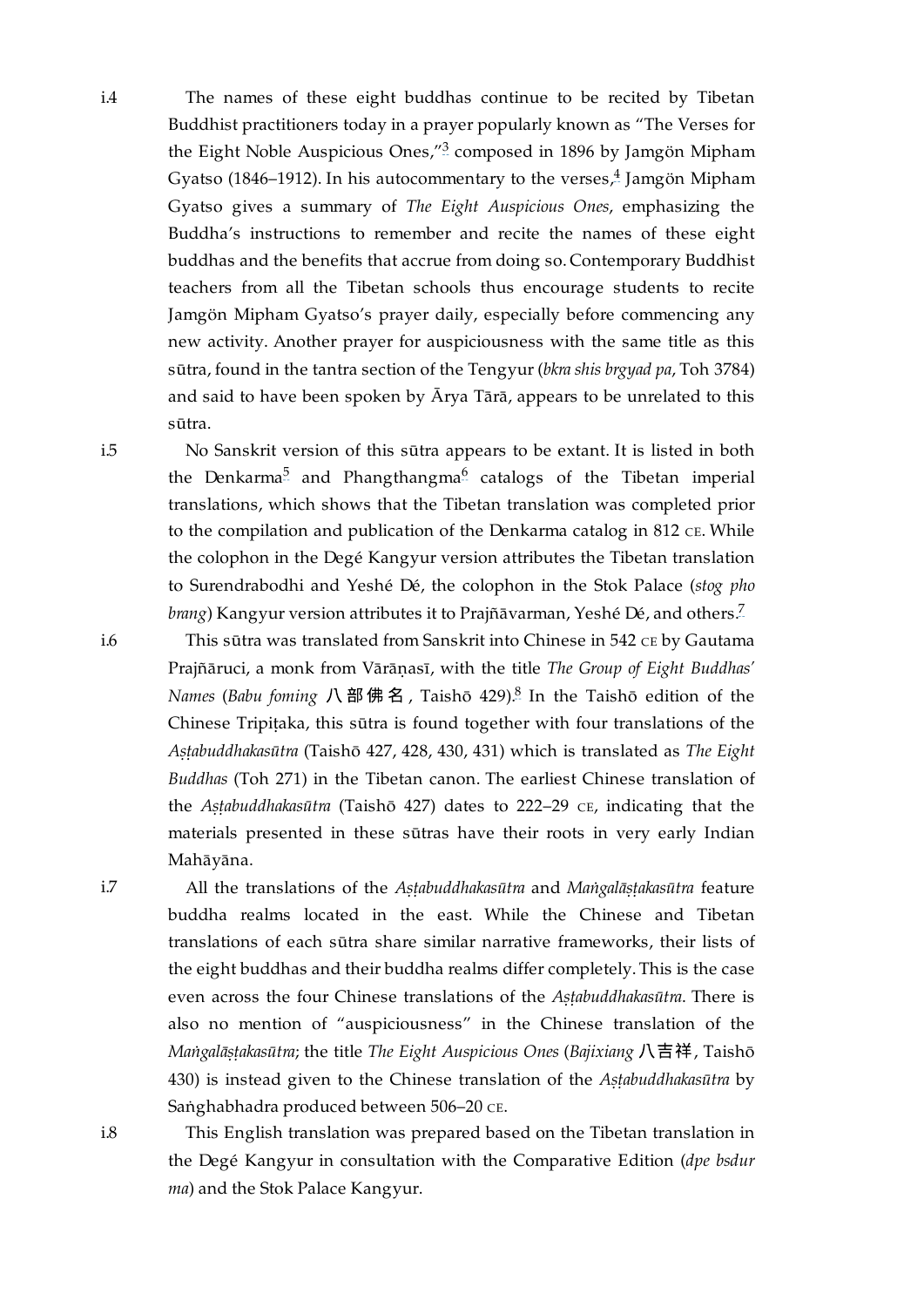The Noble Mahāyāna Sūtra

# <span id="page-9-0"></span>**The Eight Auspicious Ones**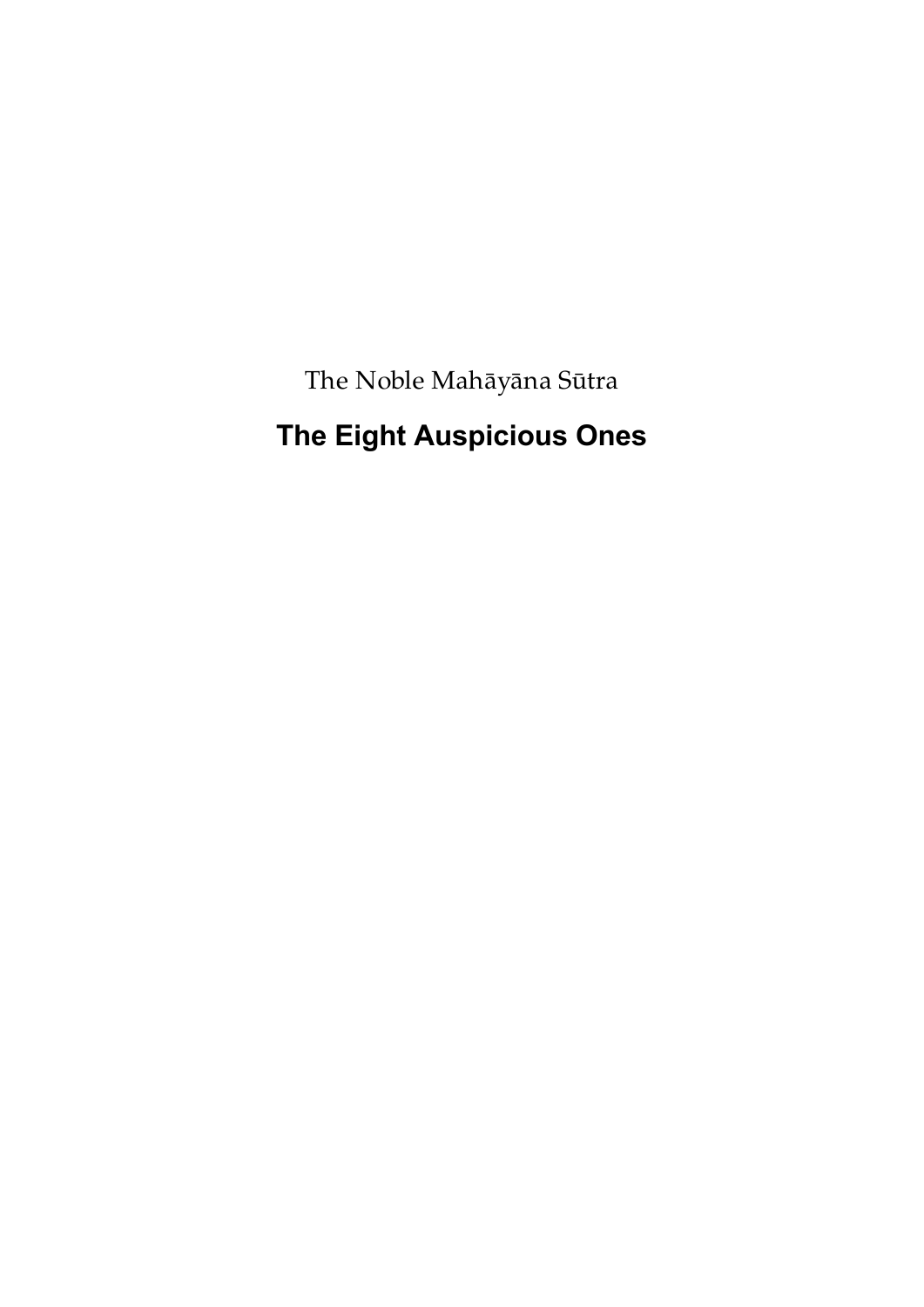## The Translation

[\[F.52.b\]](https://translator:gzungs@read.84000-translate.org/source/toh278.html?ref-index=1#ajax-source)

Homage to all buddhas and bodhisattvas. [1.1](#page-10-1)

> Thus did I hear at one time. The Blessed One was dwelling in Vaiśālī at [\[F.53.a\]](https://translator:gzungs@read.84000-translate.org/source/toh278.html?ref-index=2#ajax-source) Āmrapālī's grove. A Licchavi youth, Superior Skill, went to where the Blessed One was. Upon arriving, he bowed his head at the Blessed One's feet and addressed the Blessed One with these words:

<span id="page-10-2"></span>"There are some blessed, thus-gone, worthy, perfect buddhas presently dwelling in fulfillment of their former aspirations. If I hear about those blessed ones, I will venerate them on the crown of my head. By venerating them on the crown of my head, I will not be threatened or harmed by human or nonhuman beings, Blessed One, and when I speak at a royal palace, whatever I say will not be repudiated or overruled under any circumstance. If I remember their names, I will not even dream bad dreams while sleeping, and if I enter into a battle where swords are drawn, those swords will not strike me, and I will be delivered from it safely. I request the blessed, thusgone, worthy, perfect Buddha to reveal their names." [1.2](#page-10-2)

Thus requested, the Blessed One said to the Licchavi youth Superior Skill, "Superior Skill, to the east there is a world system called Famous. The thusgone, worthy, perfect buddha named Pradīparāja resides there.

"Superior Skill, to the east there is a world system called Free from Sorrow. The thus-gone, worthy, perfect buddha named Intent on Accomplishing Aims through Steadfast Skill<sup>[9](#page-14-9)</sup> resides there.

<span id="page-10-7"></span>"Superior Skill, to the east there is a world system called Blissful. The thusgone, worthy, perfect buddha named Greatly Renowned for Considering All resides there.

"Superior Skill, to the east [\[F.53.b\]](https://translator:gzungs@read.84000-translate.org/source/toh278.html?ref-index=3#ajax-source) there is a world system called Free from Obstacles. The thus-gone, worthy, perfect buddha named Glorious Ornament of Loving-Kindness resides there.

<span id="page-10-1"></span>

<span id="page-10-0"></span>[1.](#page-10-0)

<span id="page-10-4"></span>[1.4](#page-10-4)

<span id="page-10-3"></span>[1.3](#page-10-3)

- <span id="page-10-5"></span>[1.5](#page-10-5)
- <span id="page-10-6"></span>[1.6](#page-10-6)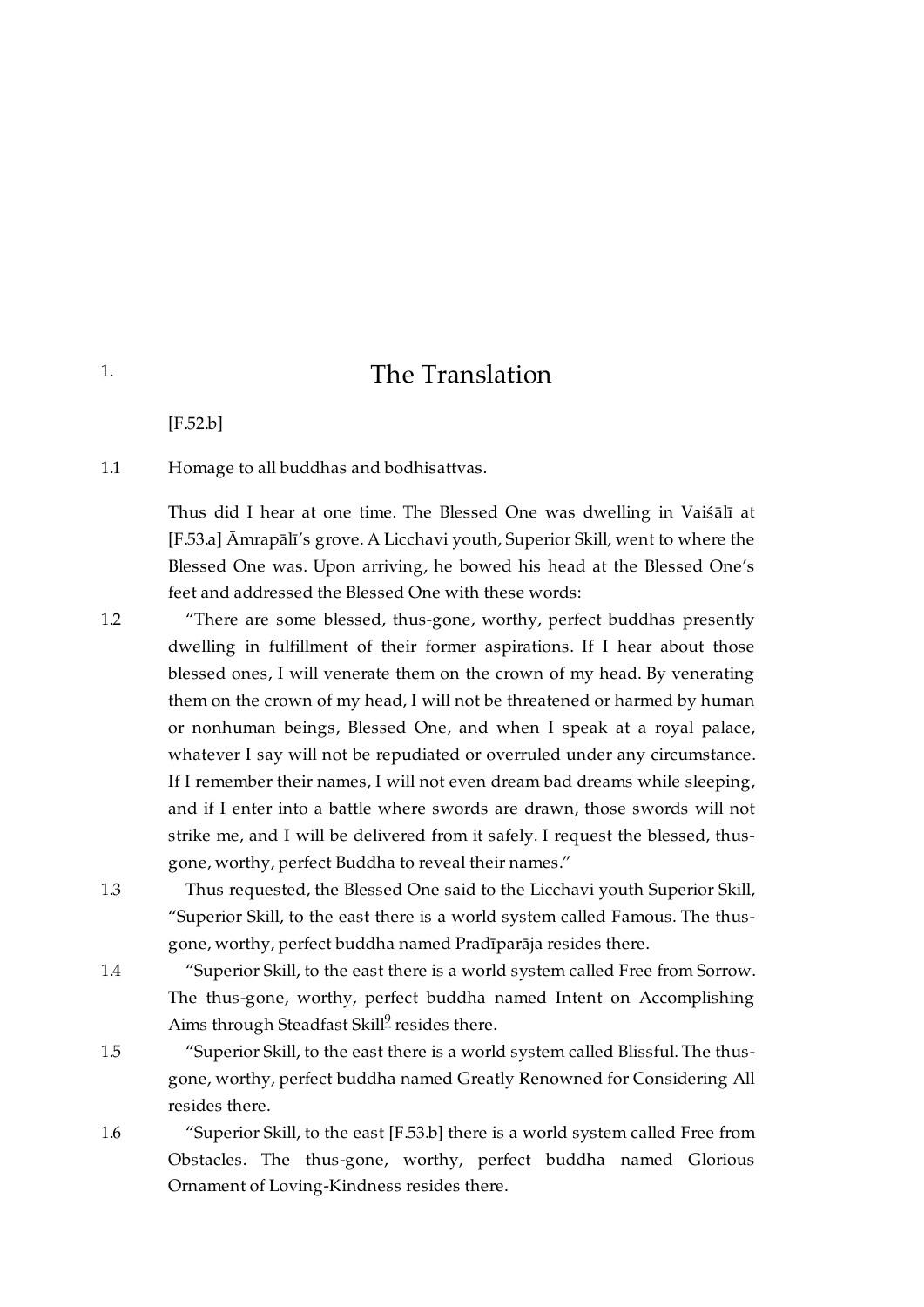- <span id="page-11-9"></span>"Superior Skill, to the east there is a world system called Nihilism Relinquished. The thus-gone, worthy, perfect buddha named Excellent Glory Renowned for Virtue $^{10}$  $^{10}$  $^{10}$  resides there.
- <span id="page-11-1"></span>"Superior Skill, to the east there is a world system called Variegated. The thus-gone, worthy, perfect buddha named Glory of Being Renowned for Superior Skill That Is Noble like Mount Meru resides there. [1.8](#page-11-1)

<span id="page-11-2"></span>"Superior Skill, to the east there is a world system called Blazing Glory. The thus-gone, worthy, perfect buddha named Glory of Being Renowned for Considering Everyone resides there. [1.9](#page-11-2)

<span id="page-11-3"></span>"Superior Skill, to the east there is a world system called Joyful Renowned Diamond. The thus-gone, worthy, perfect buddha named Glory of Being Renowned for Superior Skill That Brings Satisfaction resides there. [1.10](#page-11-3)

<span id="page-11-4"></span>"Superior Skill, you should remember these blessed buddhas' names very well, fully comprehend them, and uphold them. Superior Skill, while all blessed buddhas are indeed endowed with inconceivable good qualities, the buddha realms of these thus-gone, worthy, perfect buddhas, Superior Skill, are thoroughly pure and free from the degenerations. [1.11](#page-11-4)

- <span id="page-11-5"></span>"Superior Skill, when you receive and remember these thus-gone, worthy, perfect buddhas' names, you will thereby develop their particular good qualities and others, because these names of blessed buddhas embody the qualities of their former aspirations. [\[F.54.a\]](https://translator:gzungs@read.84000-translate.org/source/toh278.html?ref-index=4#ajax-source) You should contemplate these names whenever you lie down at dusk or at night, and you should contemplate them whenever you get up. If you contemplate these names whenever you begin any kind of worldly activity, you should know that such activities will only be for your gain and not for your loss. You should abide by this." [1.12](#page-11-5)
- <span id="page-11-6"></span>Having heard this teaching, the Licchavi youth Superior Skill was satisfied and pleased, and he rejoiced. Rejoicing, he felt delighted and happy and proclaimed these thus-gone ones' names. He scattered eight thousand flowers made of the seven precious substances over the Blessed One and circumambulated him. Remembering this Dharma discourse on the eight auspicious ones proclaiming thus-gone ones' names, he left the Blessed One's presence. [1.13](#page-11-6)
- <span id="page-11-7"></span>Then because Śakra, lord of the gods, had joined that assembly and was present, he paid homage to the Blessed One and said to him, "Blessed One, I too have taken up the practice of this Dharma discourse on the eight auspicious ones proclaiming thus-gone ones' names." [1.14](#page-11-7)
- <span id="page-11-8"></span>The Blessed One replied, "Thus, Kauśika, when you engage in battles between the gods and asuras, you should proclaim this Dharma discourse. If you proclaim it, lord of the gods, you will be victorious. [1.15](#page-11-8)

<span id="page-11-0"></span>[1.7](#page-11-0)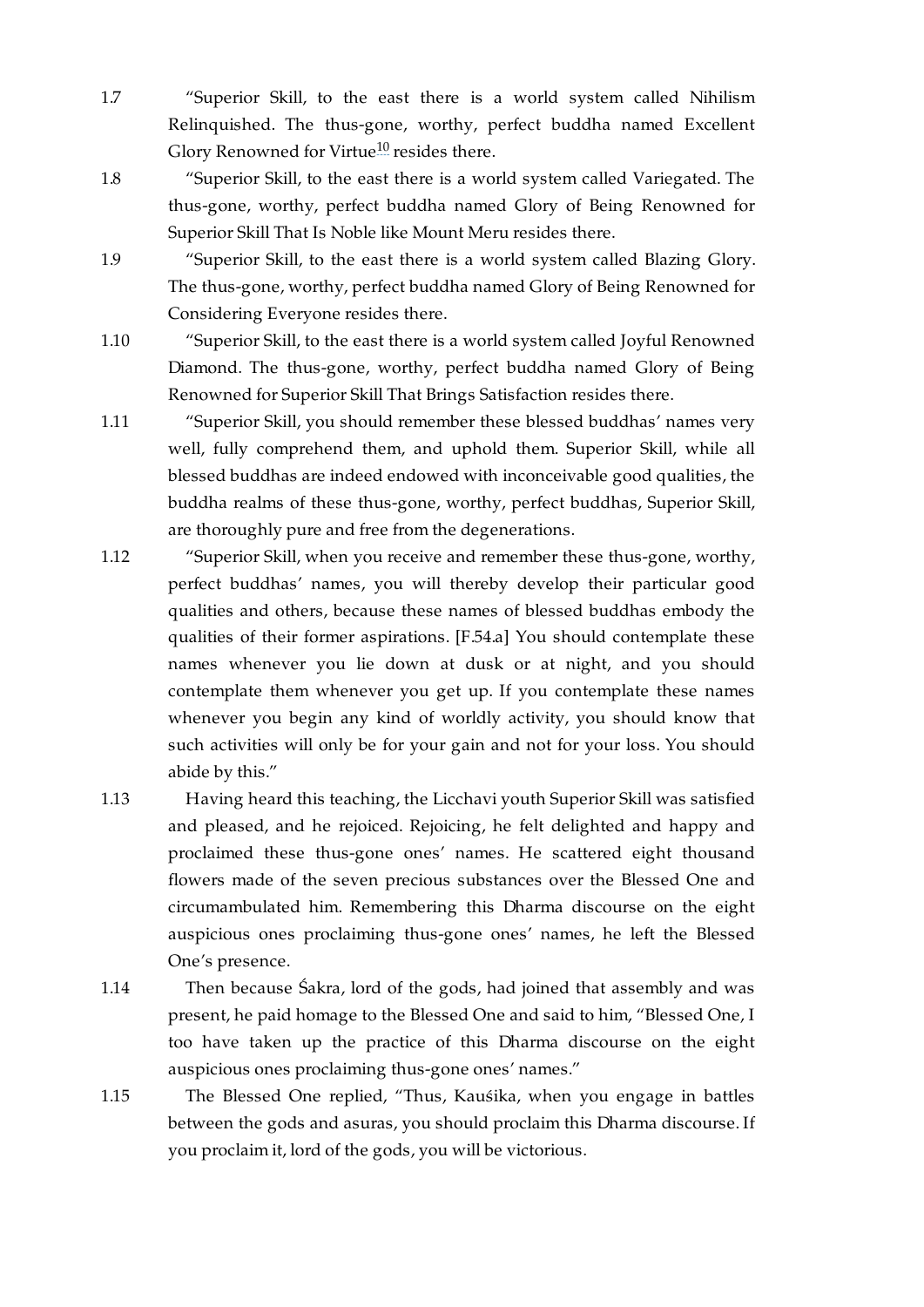- <span id="page-12-5"></span><span id="page-12-4"></span><span id="page-12-0"></span>"Why is that so? Because whoever $11$  proclaims these thus-gone ones' names is proclaimed to be blissful and fearless. Because whoever proclaims these names is proclaimed to be not overwhelmed.<sup>[12](#page-15-1)</sup> Because whoever proclaims these thus-gone ones' names proclaims the names of reality. Because whoever proclaims these thus-gone ones' names is proclaimed to completely transcend all battles. [\[F.54.b\]](https://translator:gzungs@read.84000-translate.org/source/toh278.html?ref-index=5#ajax-source) Because whoever proclaims these thus-gone ones' names is proclaimed to be invincible, proclaimed to be peaceful, proclaimed to be free from torment, and proclaimed to be fearless." [1.16](#page-12-0)
- <span id="page-12-1"></span>Then, to venerate this Dharma discourse, Śakra, lord of the gods, scattered divine mandārava flowers over the Blessed One, bowed his head to the Blessed One's feet, and circumambulated him three times. With a joyful mind, a virtuous mind, an unobscured mind, and a mind free from fixation, he bore in mind this Dharma discourse proclaiming thus-gone ones' names and said, "May I see the Blessed One's face again in the future!" Then together with the gods of the Heaven of the Thirty-Three, he departed from the Blessed One's presence. [1.17](#page-12-1)
- <span id="page-12-2"></span>When the Blessed One had spoken these words, the Licchavi youth Superior Skill, Śakra, lord of the gods, and the world together with its gods, humans, asuras, and gandharvas rejoiced and praised what the Blessed One had said. [1.18](#page-12-2)
- <span id="page-12-3"></span>*This concludes the noble Mahāyāna sūtra "The Eightfold Auspiciousness."* [1.19](#page-12-3)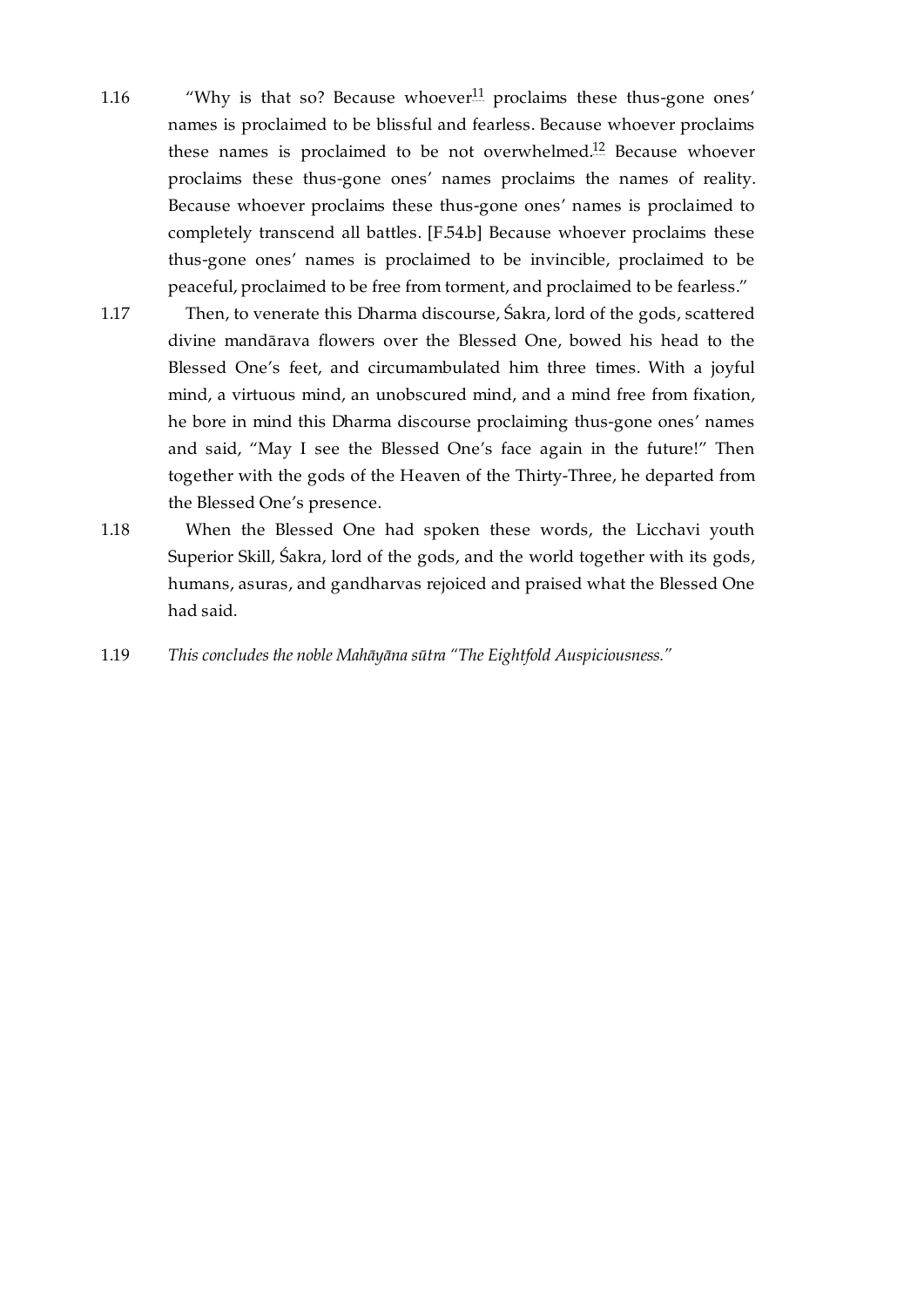# <span id="page-13-2"></span>Colophon

<span id="page-13-1"></span><span id="page-13-0"></span>Translated, edited, and finalized by the Indian preceptor Surendrabodhi and the chief editor-translator Bandé Yeshé Dé.<sup>[13](#page-15-2)</sup> [c.1](#page-13-1)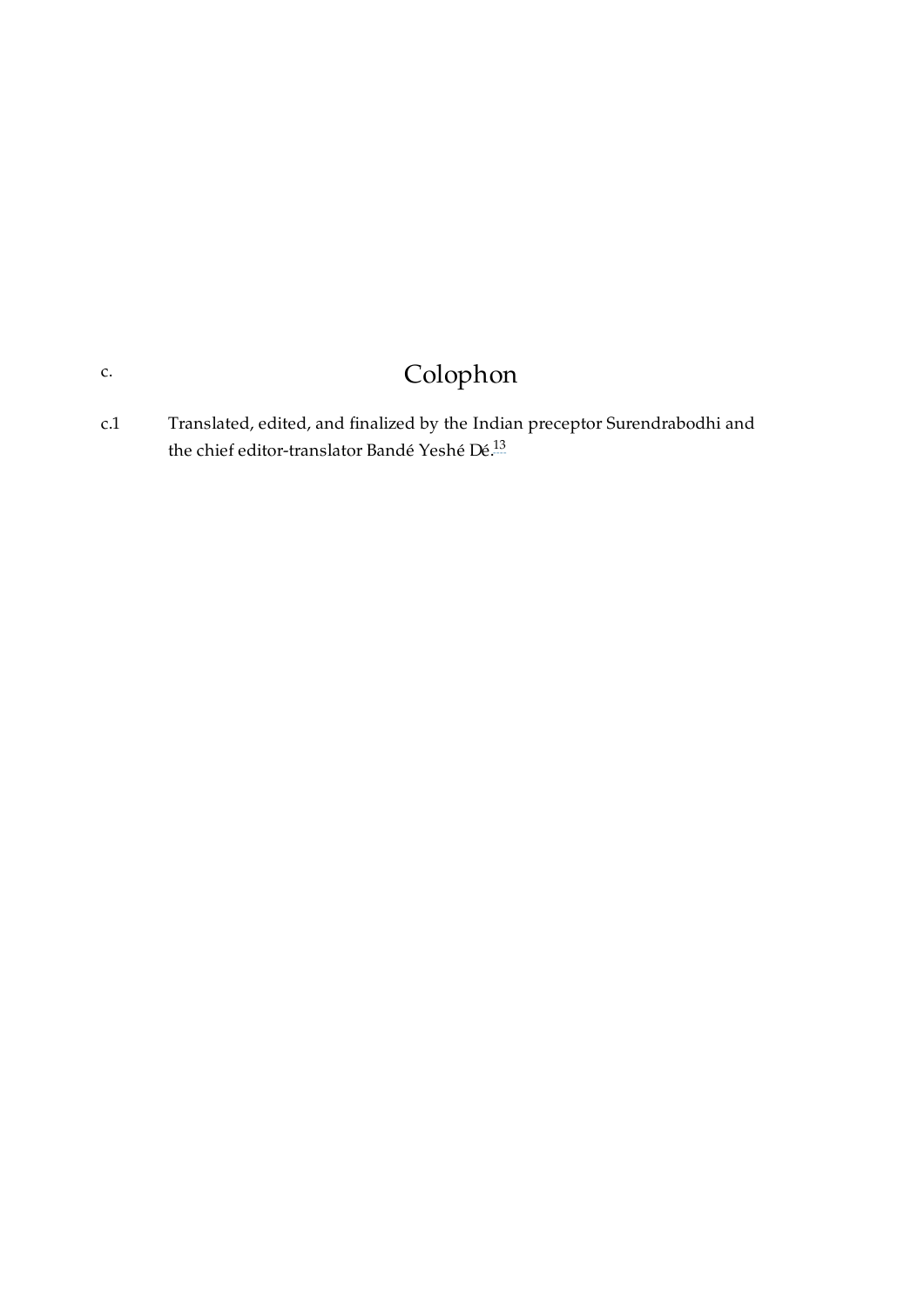<span id="page-14-10"></span><span id="page-14-9"></span><span id="page-14-8"></span><span id="page-14-7"></span><span id="page-14-6"></span><span id="page-14-5"></span><span id="page-14-4"></span><span id="page-14-3"></span><span id="page-14-2"></span><span id="page-14-1"></span><span id="page-14-0"></span>

| n.   | <b>NOTES</b>                                                                                                                                                                                                            |
|------|-------------------------------------------------------------------------------------------------------------------------------------------------------------------------------------------------------------------------|
| n.1  | See Annie Bien, trans., The Eight Buddhas<br>(https://read.84000.co/translation/toh271.html) (84000: Translating the Words of<br>the Buddha, 2020).                                                                     |
| n.2  | See Dharmachakra Translation Committee, trans., The Twelve Buddhas<br>(https://read.84000.co/translation/toh273.html) (84000: Translating the Words of<br>the Buddha, 2020).                                            |
| n.3  | 'phags pa bkra shis brgyad pa'i tshigs su bcad pa. In mi pham bka' 'bum. For English<br>translations, see Gyalten Lekden (2020) and Rigpa Translations.                                                                 |
| n.4  | bkra shis brgyad pa'i don bshad pa. In mi pham bka' 'bum. For an English<br>translation, see Gyalten Lekden (2016b).                                                                                                    |
| n.5  | Denkarma, folio 299.b.6–7. See also Yoshimura (1950), p. 137.                                                                                                                                                           |
| n.6  | Phangthangma (2003), p. 18.                                                                                                                                                                                             |
| n.7  | bkra shis brgyad pa. Stok Palace Kangyur vol. 68 (mdo sde, da), folios 21.b-26.a.<br>The Sanskrit title of the Stok Palace Kangyur witness is rendered with the<br>variant reading Āryāsṭamangalakanāmamahāyānasūtra.   |
| n.8  | See Lancaster, "K493 (http://www.acmuller.net/descriptive_catalogue/cat-<br>kor-can.html#k0493)," accessed February 24, 2021.                                                                                           |
| n.9  | Degé: rtsal brtan don grub dgongs pa. The Yongle and Kangxi Kangyur versions<br>read rtsal bstan don grub dgongs pa ("Intent on Accomplishing Aims through<br>Powerful Display"). Comparative Edition, p. 152, n.3.     |
| n.10 | Degé: dge bar grags pa dpal dam pa. Other Kangyur versions (Yongle, Lithang,<br>Kangxi, Narthang, Choné) read dge ba grags pa dpal dam pa ("Excellent<br>Glorious Renowned Virtue"). Comparative Edition, p. 153, n. 1. |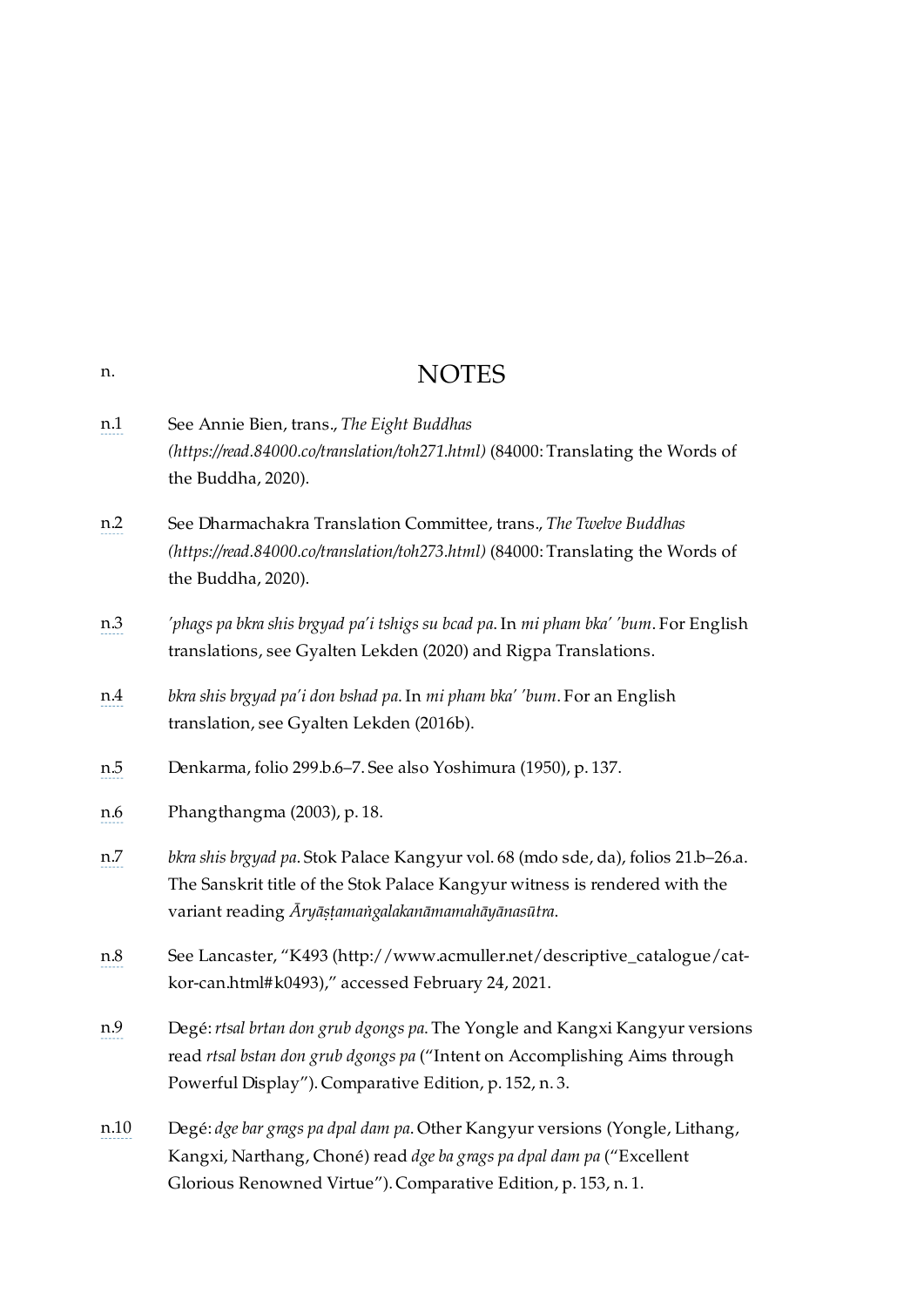- <span id="page-15-0"></span>[n.11](#page-12-4) This translation follows the Chinese by reading *de bzhin gshegs pa'i mtshan yongs su brjod pa gang yin pa 'di ni* as "whoever proclaims these thus-gone ones' names" instead of "the proclamation of these thus-gone ones' names." The Chinese reads 假使有人讚歎稱諸如來名八部經典 ("if someone proclaims with praise this sūtra on the group of eight thus-gone ones' names").
- <span id="page-15-1"></span>[n.12](#page-12-5) In the context of Śakra seeking victory in battle, this translation reads *kun nas ldang ba* as rendering the Sanskrit *paryutthāna*, for which the Buddhist Hybrid Sanskrit dictionary has, in part, "... rising all about, overwhelming, possession (always by depravities or vices)."
- <span id="page-15-2"></span>[n.13](#page-13-2) The colophon in the Stok Palace Kangyur witness reads *rgya gar gyi mkhan po pra dz+nya wa rma la sogs pa dang* / *zhu chen gyi lo tsa ba ban d+he ye shes sde la sogs pas bsgyur cing gtan la phab pa'o*. This translates into English as, "Translated and finalized by the Indian preceptor Prajñāvarman and so forth, and the chief editor-translator Bandé Yeshé Dé and so forth."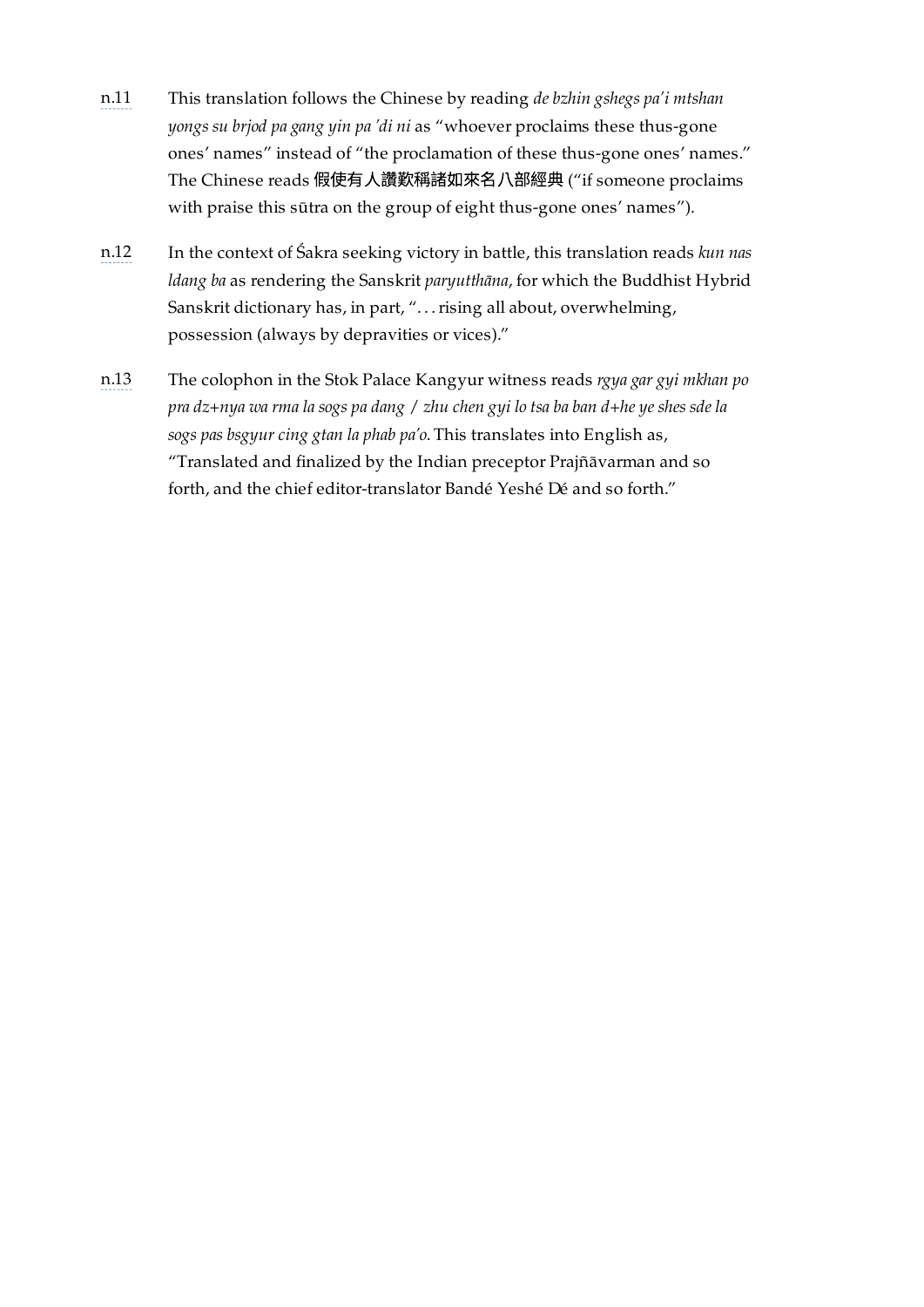### BIBLIOGRAPHY

· Tibetan Sources ·

- *bkra shis brgyad pa*. (*Maṅgalāṣṭaka*). Toh 278, Degé Kangyur vol. 68 (mdo sde, ya), folios 52.b–54.b.
- *bkra shis brgyad pa*. bka' 'gyur (dpe bsdur ma) [Comparative Edition of the Kangyur], krung go'i bod rig pa zhib 'jug ste gnas kyi bka' bstan dpe sdur khang (The Tibetan Tripitaka Collation Bureau of the China Tibetology Research Center). 108 volumes. Beijing: krung go'i bod rig pa dpe skrun khang (China Tibetology Publishing House), 2006–2009, vol. 68, pp. 151– 57.

*bkra shis brgyad pa*. Stok Palace Kangyur vol. 68 (mdo sde, da), folios 21.b–26.a.

- *sangs rgyas brgyad pa* (*Aṣṭabuddhaka*). Toh 271, Degé Kangyur vol. 68 (mdo sde, ya), folios 17.b–21.a. English translation in Bien 2020.
- *sangs rgyas bcu pa* (*Daśabuddhaka*). Toh 272, Degé Kangyur vol. 68 (mdo sde, ya), folios 26.a–29.b. Toh 272
- *sangs rgyas bcu gnyis pa* (*Dvādaśabuddhaka*). Toh 273, Degé Kangyur vol. 68 (mdo sde, ya), folios 26.a–29.b. English translation in Dharmachakra Translation Committee 2020.
- Denkarma (*pho brang stod thang ldan* [/ *lhan*] *dkar gyi chos 'gyur ro cog gi dkar chag*). Toh 4364, Degé Tengyur vol. 206 (sna tshogs, jo), folios 294.b–310.a.
- Phangthangma (*dkar chag 'phang thang ma*). Beijing: mi rigs dpe skrun khang, 2003.
- Mipham Gyatso (mi pham rgya mtsho). *'phags pa bkra shis brgyad pa'i tshigs su bcad pa*. In *mi pham bka' 'bum*, 1:47–50. Chengdu: gangs can rig gzhung dpe rnying myur skyobs lhan tshogs, 2007. English translation in Gyalten Lekden 2020 and Rigpa Translations.

<span id="page-16-1"></span><span id="page-16-0"></span>[b.](#page-16-0)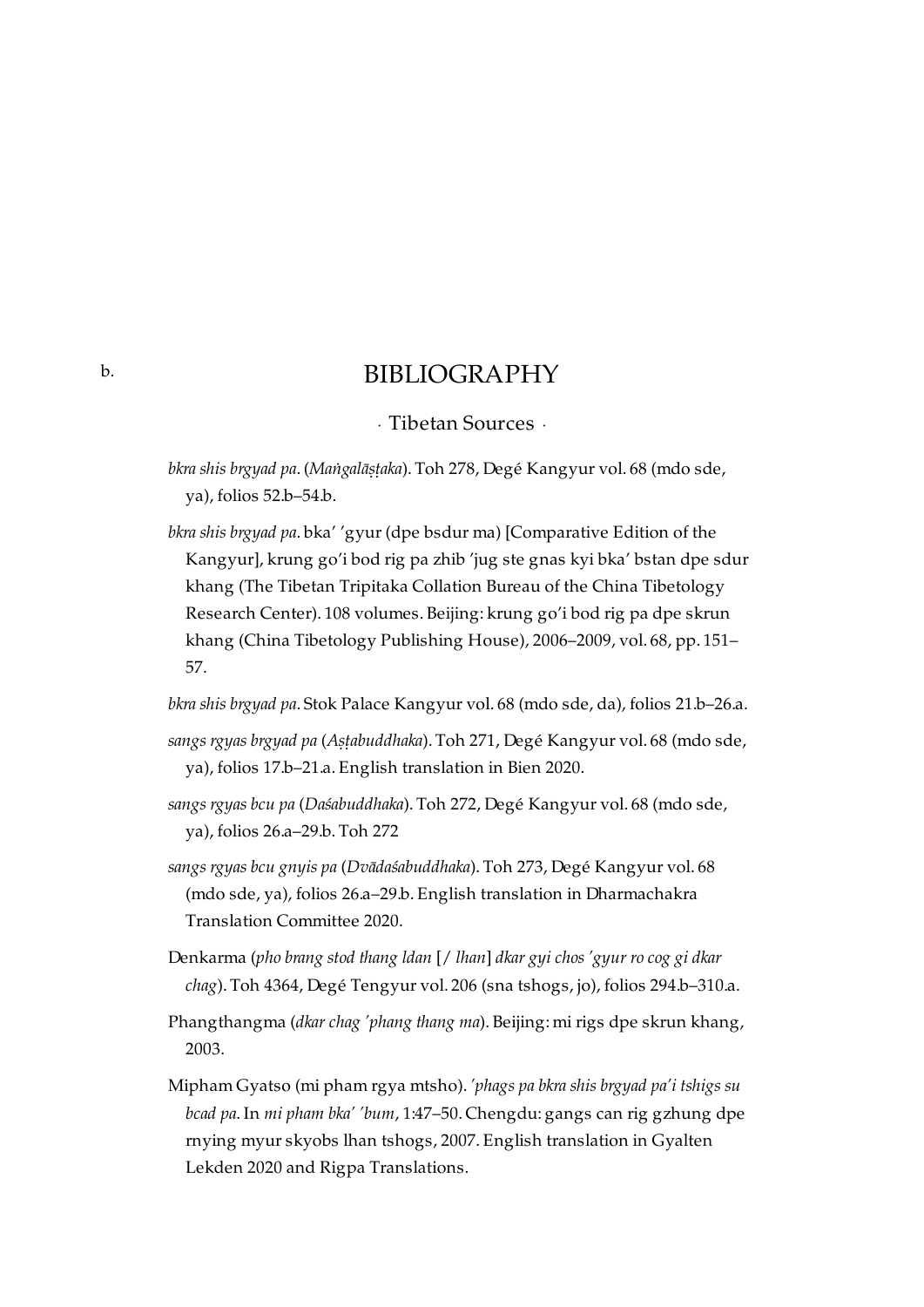———. *bkra shis brgyad pa'i don bshad pa*. In *mi pham bka' 'bum*, 1:51–58. Chengdu: gangs can rig gzhung dpe rnying myur skyobs lhan tshogs, 2007. English translation in Gyalten Lekden 2016b.

### · Chinese Sources ·

- <span id="page-17-0"></span>Dharmarakṣa, trans. *Fo Shuo Ba Yang Shen Zhou Jing* 佛說⼋陽神呪經, Taishō 428 [\(https://cbetaonline.dila.edu.tw/en/T0428\\_001\).](https://cbetaonline.dila.edu.tw/en/T0428_001)
- Gautama Prajñāruci, trans. Fo Shuo Ba Bu Fo Ming Jing 佛說八部佛名經, Taishō 429 [\(https://cbetaonline.dila.edu.tw/en/T0429\\_001\).](https://cbetaonline.dila.edu.tw/en/T0429_001)
- Jñānagupta, trans. *Ba Fo Minghao Jing* ⼋佛名號經, Taishō 431 [\(https://cbetaonline.dila.edu.tw/en/T0431\\_001\).](https://cbetaonline.dila.edu.tw/en/T0431_001)
- Saṅghabhara, trans. *Ba Jixiang Jing* ⼋吉祥經, Taishō 430 [\(https://cbetaonline.dila.edu.tw/en/T0430\\_001\).](https://cbetaonline.dila.edu.tw/en/T0430_001)
- Zhi Qian, trans. *Fo Shuo Ba Jixiang Shen Zhou Jing* 佛說⼋吉祥神呪經, Taishō 427 [\(https://cbetaonline.dila.edu.tw/en/T0427\\_001\).](https://cbetaonline.dila.edu.tw/en/T0427_001)

### · Secondary Literature ·

<span id="page-17-1"></span>Bien, Annie, trans. *The Eight Buddhas [\(https://read.84000.co/translation/toh271.html\)](https://read.84000.co/translation/toh271.html)* (*Aṣṭabuddhaka*, Toh 271). 84000: Translating the Words of the Buddha, 2020.

Dharmachakra Translation Committee, trans. *The Twelve Buddhas [\(https://read.84000.co/translation/toh273.html\)](https://read.84000.co/translation/toh273.html)* (*Dvādaśabuddhaka*, Toh 273). 84000: Translating the Words of the Buddha, 2020.

Gyalten Lekden, trans. (2016a). "The Eight Auspicious Noble Ones: A Mahāyāna Sutra

[\(http://publishing.simplebuddhistmonk.net/index.php/downloads/tran](http://publishing.simplebuddhistmonk.net/index.php/downloads/translations/kangyur-sutra/the-eight-auspicious-noble-ones-a-mahayana-sutra/) slations/kangyur-sutra/the-eight-auspicious-noble-ones-a-mahayanasutra/)." *The Union of Teaching and Accomplishment Publishing Group*. Translated February 2016.

-(2016b). "The Explanation of the Meaning of the Verses for the Eight Auspicious Noble Ones." *The Union of Teaching and Accomplishment Publishing Group*. Translated February 2016.

———(2020). *Verses for the Eight Noble Auspicious Ones (https://fpmt.org/wp[content/uploads/education/teachings/texts/8\\_noble\\_auspicious\\_ones.pdf\)](https://fpmt.org/wp-content/uploads/education/teachings/texts/8_noble_auspicious_ones.pdf)*. Portland, OR: FPMT, 2020.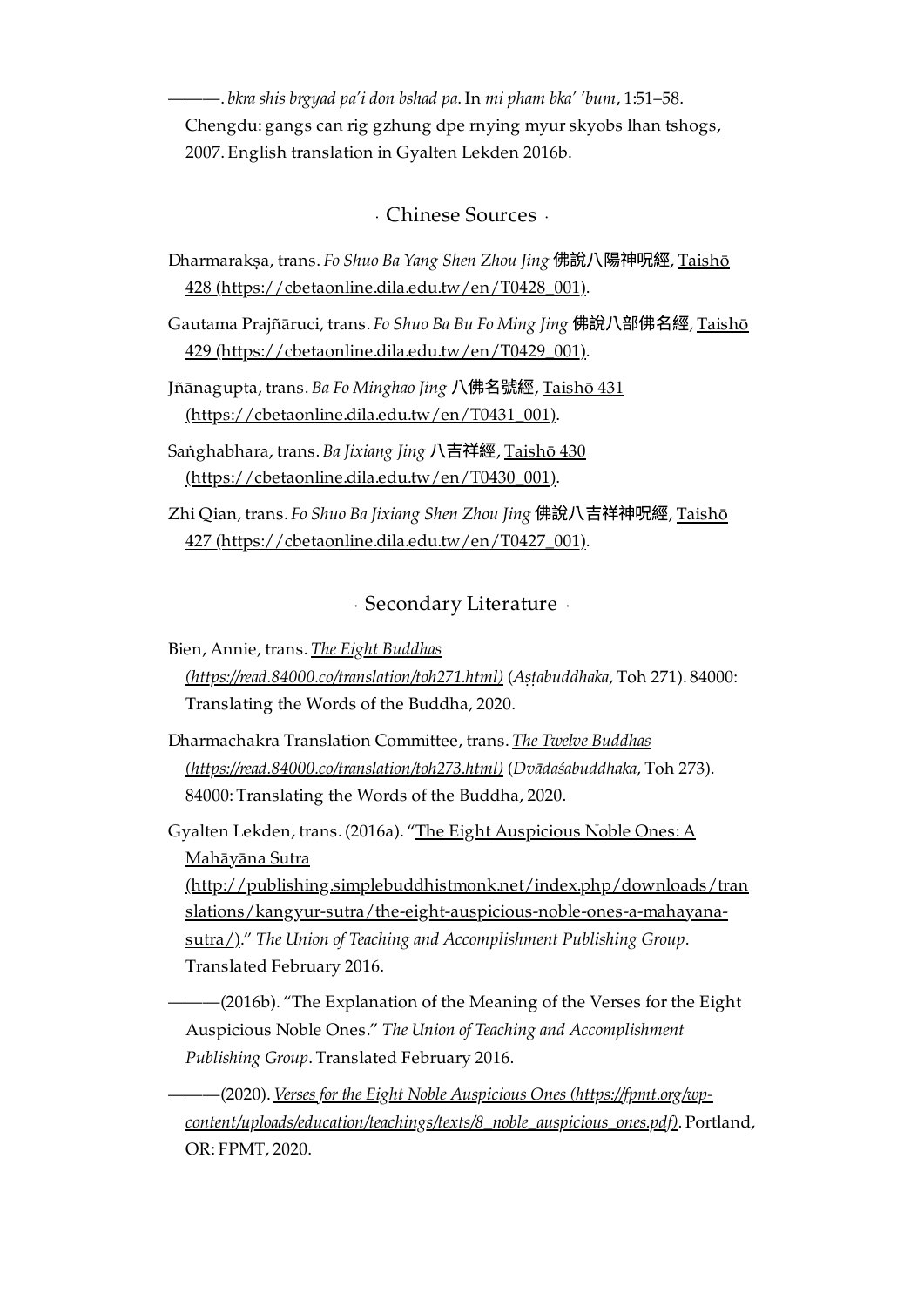- Lancaster, Lewis R. *The Korean Buddhist Canon: A Descriptive Catalogue [\(http://www.acmuller.net/descriptive\\_catalogue/index.html\)](http://www.acmuller.net/descriptive_catalogue/index.html)*. Accessed February 24, 2021.
- Rigpa Translations, trans. "The Verses of the Eight Noble Auspicious Ones [\(https://www.lotsawahouse.org/tibetan-masters/mipham/verses-eight](https://www.lotsawahouse.org/tibetan-masters/mipham/verses-eight-noble-auspicious-ones)noble-auspicious-ones)." *Lotsawa House*. Accessed January 3, 2022.
- Yoshimura, Shyuki. *The Denkar-Ma: An Oldest Catalogue of the Tibetan Buddhist Canons*. Kyoto: Ryukoku University, 1950.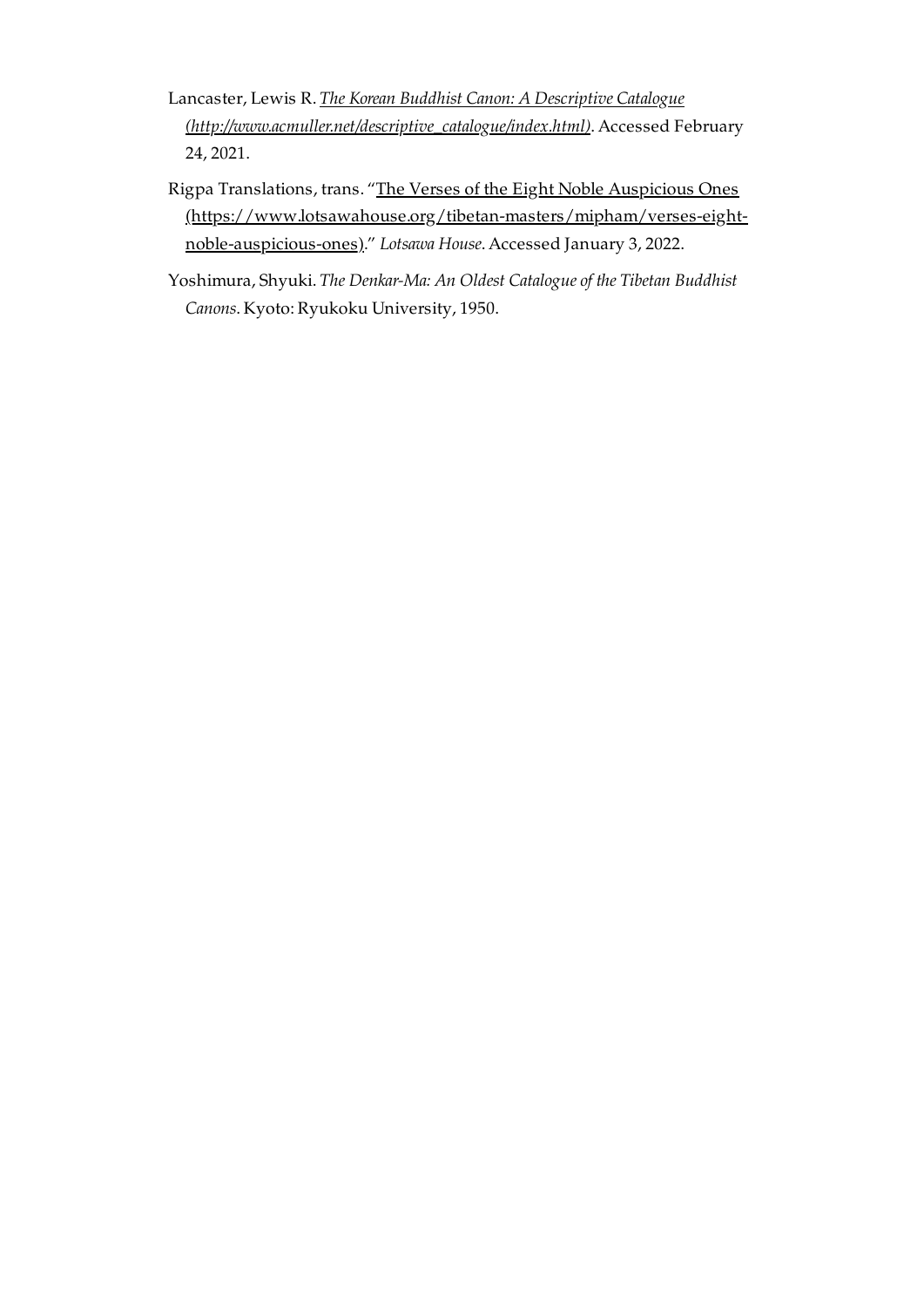# GLOSSARY

#### <span id="page-19-1"></span>Āmrapālī's grove [g.1](#page-19-1)

*a mra srung ba'i tshal*

জান্মস্থানবন্দ্রকা

*Āmrapālīvana*

A mango grove in Vaiśālī donated to the Buddha by the courtesan Āmrapālī.

<span id="page-19-2"></span>Asura [g.2](#page-19-2)

*lha ma yin*

স্থামান্ডীৰ্

*asura*

Traditional adversaries of the gods who are frequently portrayed in brahmanical mythology as having a disruptive effect on cosmological and social harmony.

#### <span id="page-19-3"></span>Blazing Glory [g.3](#page-19-3)

—

*dpal 'bar ba* དཔལ་འབར་བ།

Name of a buddha realm in the east where the buddha Glory of Being Renowned for Considering Everyone resides.

<span id="page-19-4"></span>Blessed one *bcom ldan 'das* བམ་ན་འདས། *bhagavān* [g.4](#page-19-4)

<span id="page-19-0"></span>[g.](#page-19-0)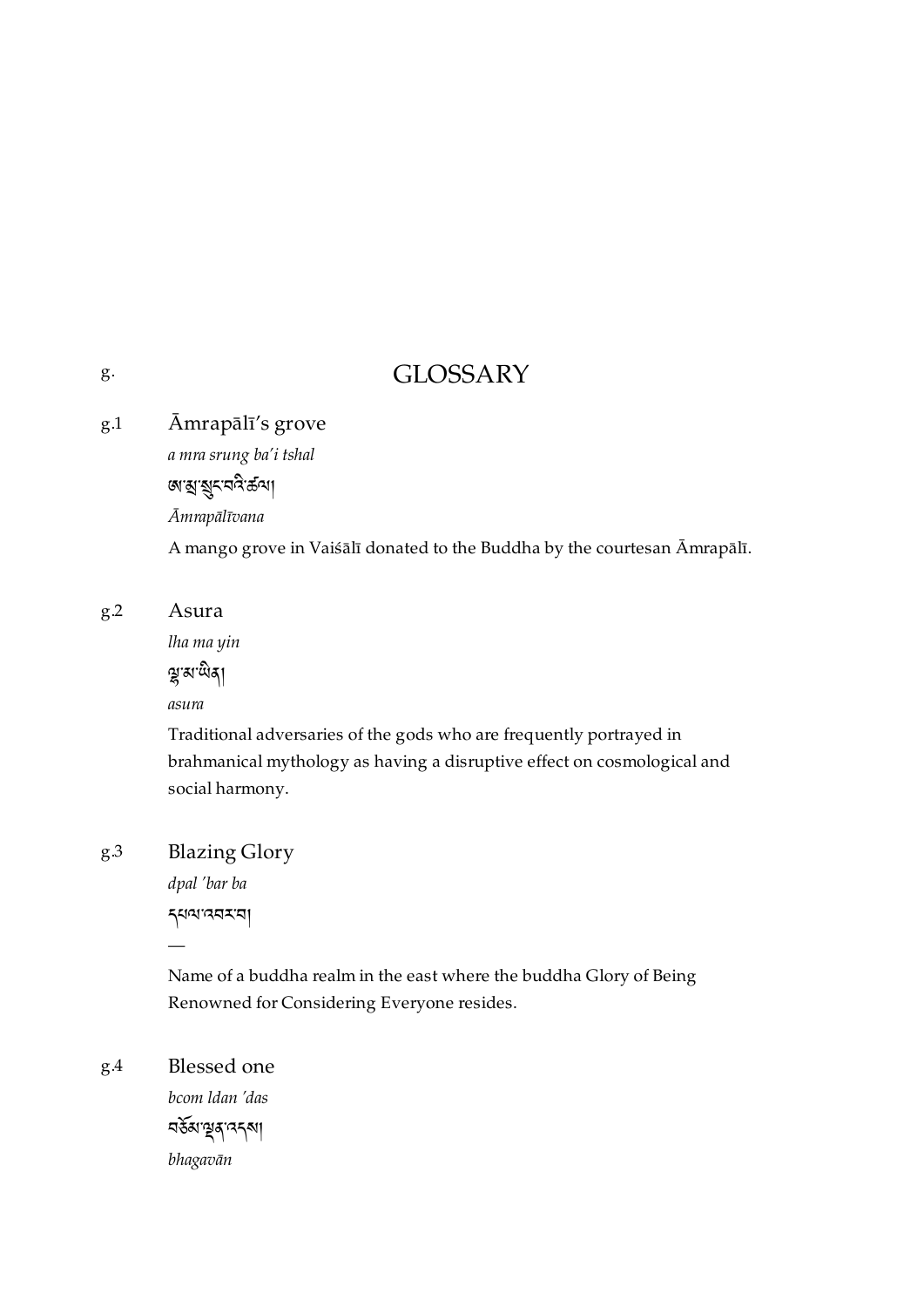In Buddhist literature, an epithet applied to buddhas, most often to Śākyamuni. The Sanskrit term generally means "possessing fortune," but in specifically Buddhist contexts it implies that a buddha is in possession of six auspicious qualities (*bhaga*) associated with complete awakening. The Tibetan term—where *bcom* is said to refer to "subduing" the four māras, *ldan* to "possessing" the great qualities of buddhahood, and *'das* to "going beyond" saṃsāra and nirvāṇa—possibly reflects the commentarial tradition where the Sanskrit *bhagavat* is interpreted, additionally, as "one who destroys the four māras." This is achieved either by reading *bhagavat* as *bhagnavat* ("one who broke"), or by tracing the word *bhaga* to the root √*bhañj* ("to break").

#### <span id="page-20-0"></span>Blissful [g.5](#page-20-0)

*bde ldan* নব্দুৰা

—

Name of a buddha realm in the east where the buddha Greatly Renowned for Considering All resides.

#### <span id="page-20-1"></span>Degenerations [g.6](#page-20-1)

*snyigs ma* ষ্ট্ৰশৰুমা

*kaṣāya*

Refers to the five degenerations: (1) degeneration of lifespan, (2) degeneration of view or thoughts, (3) degeneration of the five afflictions, (4) degenerate sentient beings, (5) degenerate times.

#### <span id="page-20-2"></span>Excellent Glory Renowned for Virtue [g.7](#page-20-2)

*dge bar grags pa dpal dam pa*

<u> </u>ক্মি'নম্ম্ৰান্মখন্ম নমা

A buddha who resides in the eastern buddha realm called Nihilism Relinquished.

#### <span id="page-20-3"></span>Famous [g.8](#page-20-3)

*grags ldan*

হ্মশৰুণ —

—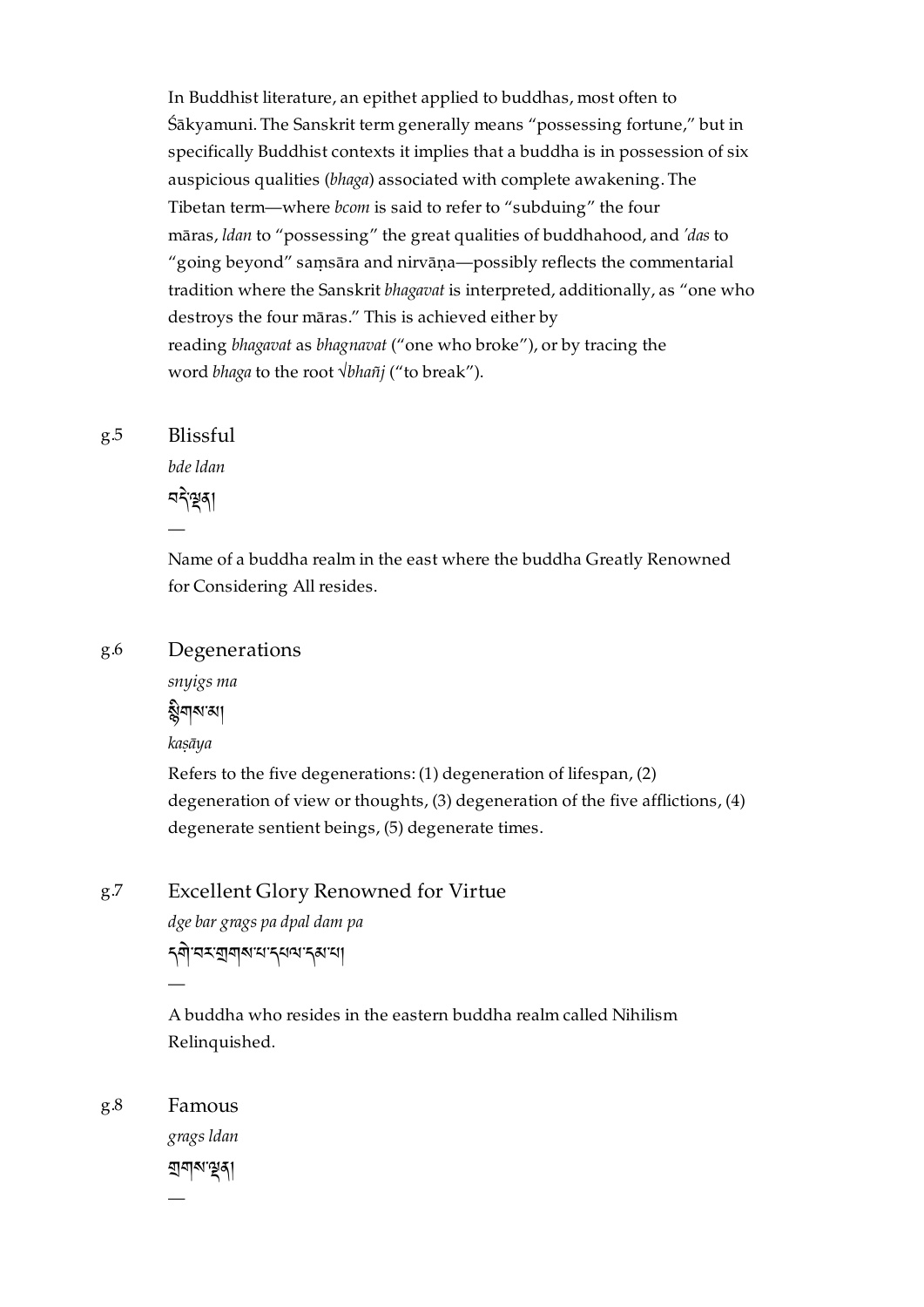Name of a buddha realm in the east where the buddha Pradīparāja resides.

#### <span id="page-21-0"></span>Free from Obstacles [g.9](#page-21-0)

*bgegs med pa* བགས་ད་པ།

—

Name of a buddha realm in the east where the buddha Glorious Ornament of Loving-Kindness resides.

<span id="page-21-1"></span>Free from Sorrow *skyo ba med pa* ་བ་ད་པ། [g.10](#page-21-1)

> Name of a buddha realm in the east where the buddha Intent on Accomplishing Aims through Steadfast Skill resides.

#### <span id="page-21-2"></span>Gandharva [g.11](#page-21-2)

—

*dri za*

## ষিুী

—

—

*gandharva*

A class of semidivine beings sometimes referred to as "heavenly musicians."

#### <span id="page-21-3"></span>Glorious Ornament of Loving-Kindness [g.12](#page-21-3)

*byams pa'i rgyan gyi dpal* গ্রিমম্মান ক্রীক্র ব্রী: ব্রন্মা

A buddha who resides in the eastern buddha realm called Free from Obstacles.

### <span id="page-21-4"></span>Glory of Being Renowned for Considering Everyone *sems can thams cad la dgongs pa grags pa'i dpal* ষ্টমম্ভের্'রমম্ভেন্'ম'ন্ম্র্নিম'ন'ন্ম্রান্ম'ন্দ্রি'ন্ন্দ্রা [g.13](#page-21-4)

A buddha who resides in the eastern buddha realm called Blazing Glory.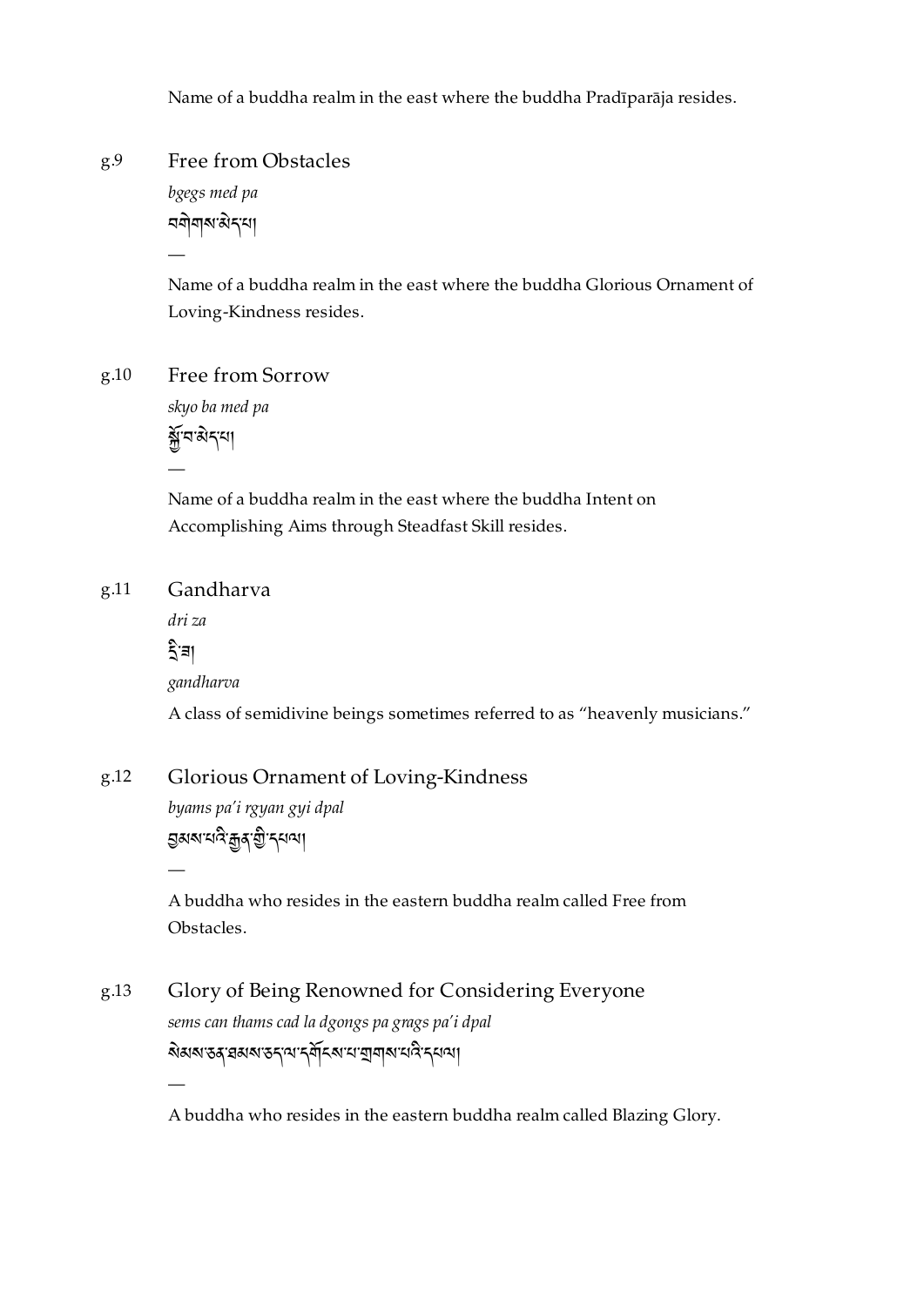#### <span id="page-22-0"></span>Glory of Being Renowned for Superior Skill That Brings Satisfaction [g.14](#page-22-0)

*yid tshim par mdzad pa rtsal rab grags pa'i dpal* ติรุซึมฯรสย์รุฯ ซุขราตุขุดหลักรุย

A buddha who resides in the eastern buddha realm called Joyful Renowned Diamond.

### <span id="page-22-1"></span>Glory of Being Renowned for Superior Skill That Is Noble like Mount Meru [g.15](#page-22-1)

*lhun po ltar 'phags pa rtsal rab grags pa'i dpal* ભ્રુદ્દાર્ય ભ્રુદ્ધા મહારા આવી જ તેમાં મુખ્ય મુખ્ય મુખ્ય મુખ્ય મુખ્ય મુખ્ય મુખ્ય મુખ્ય મુખ્ય મુખ્ય મુખ્ય મુખ્ય

A buddha who resides in the eastern buddha realm called Variegated.

<span id="page-22-2"></span>God [g.16](#page-22-2)

*lha*

—

—

།

*deva*

One of the five or six classes of sentient beings, dominated by exaltation, frivolousness, and pride. According to Buddhist cosmology, the gods live in many divine realms within the desire realm, the form realm, and the formless realm.

#### <span id="page-22-3"></span>Greatly Renowned for Considering All [g.17](#page-22-3)

*kun la dgongs pa rgya cher grags pa can* দ্যুৰ্বশন্ধৰ্শৰ ক্ষম ক্ৰম বাৰা বিষয়া

A buddha who resides in the eastern buddha realm called Blissful.

#### <span id="page-22-4"></span>Heaven of the Thirty-Three [g.18](#page-22-4)

*sum cu rtsa gsum*

<u>মু</u>ন্সস্তুস্কুশাম্ভ্রনা

—

*Trāyastriṃśa*

One of the six heavens of the desire realm.

#### <span id="page-22-5"></span>Intent on Accomplishing Aims through Steadfast Skill [g.19](#page-22-5)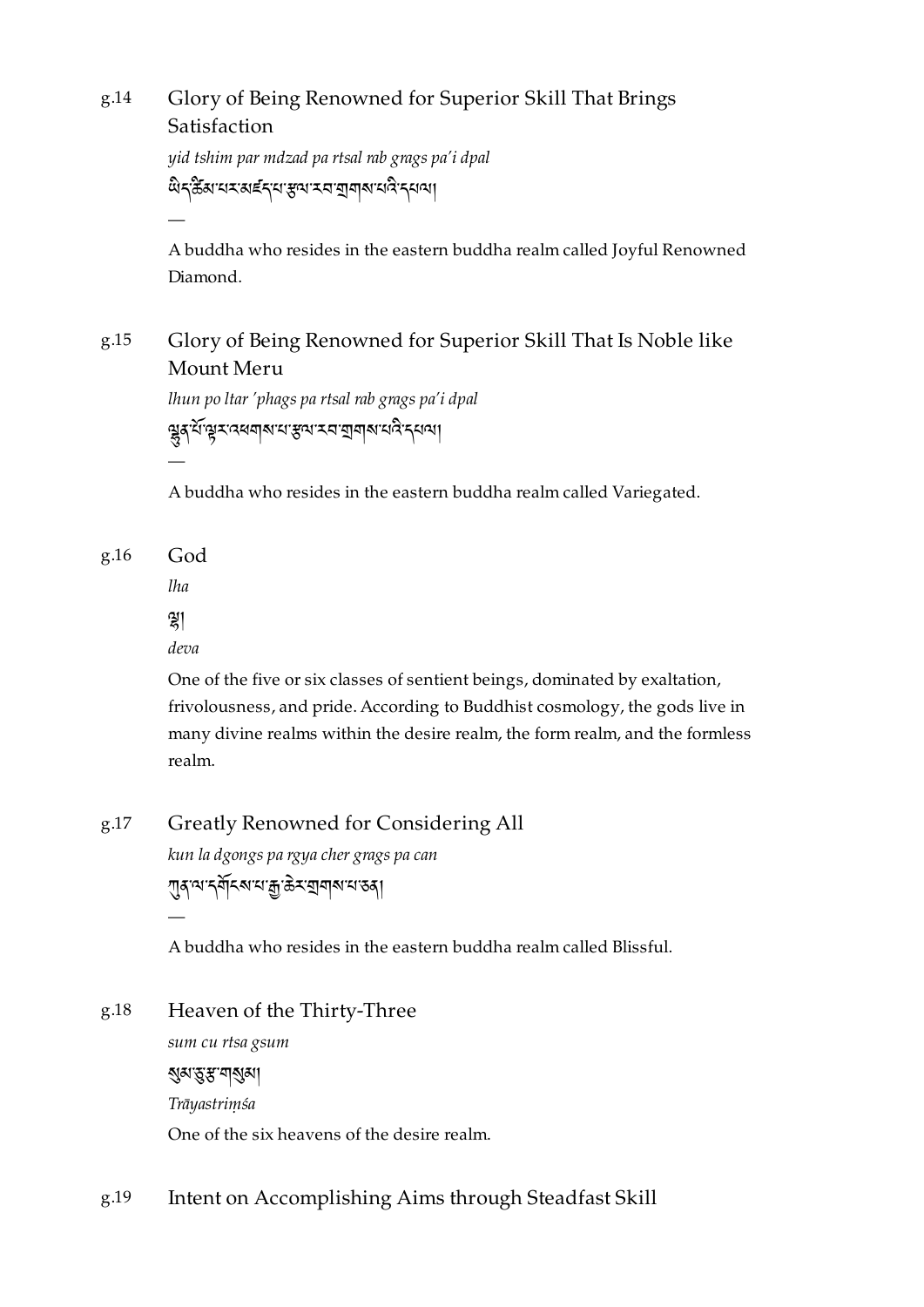*rtsal brtan don grub dgongs pa* ལ་བན་ན་བ་དངས་པ།

A buddha who resides in the eastern buddha realm called Free from Sorrow.

<span id="page-23-0"></span>Joyful Renowned Diamond *rdo rje grags pa dga' ba can* ইক্টিত্ৰাবাৰ্মামানবাৰ্মা [g.20](#page-23-0)

> Name of a buddha realm in the east where the buddha Glory of Being Renowned for Superior Skill That Brings Satisfaction resides.

<span id="page-23-1"></span>Kauśika [g.21](#page-23-1)

—

—

*kau shi ka* শিঁঔπ *Kauśika* An epithet of Śakra.

#### <span id="page-23-2"></span>Licchavi [g.22](#page-23-2)

*lits+tsha bI* ন্যইন্থা *Licchavi*

Name of the tribe who inhabited the republican city-state whose capital was Vaiśālī, where the events of this sūtra take place.

#### <span id="page-23-3"></span>Mandārava [g.23](#page-23-3)

*man dA ra ba*

### མན་་ར་བ།

*mandārava*

The coral tree, *Erythrina indica*. One of the five trees of paradise, it has brilliant scarlet flowers.

#### <span id="page-23-4"></span>Nihilism Relinquished [g.24](#page-23-4)

*chad pa spangs pa*

ཆད་པ་ངས་པ།

—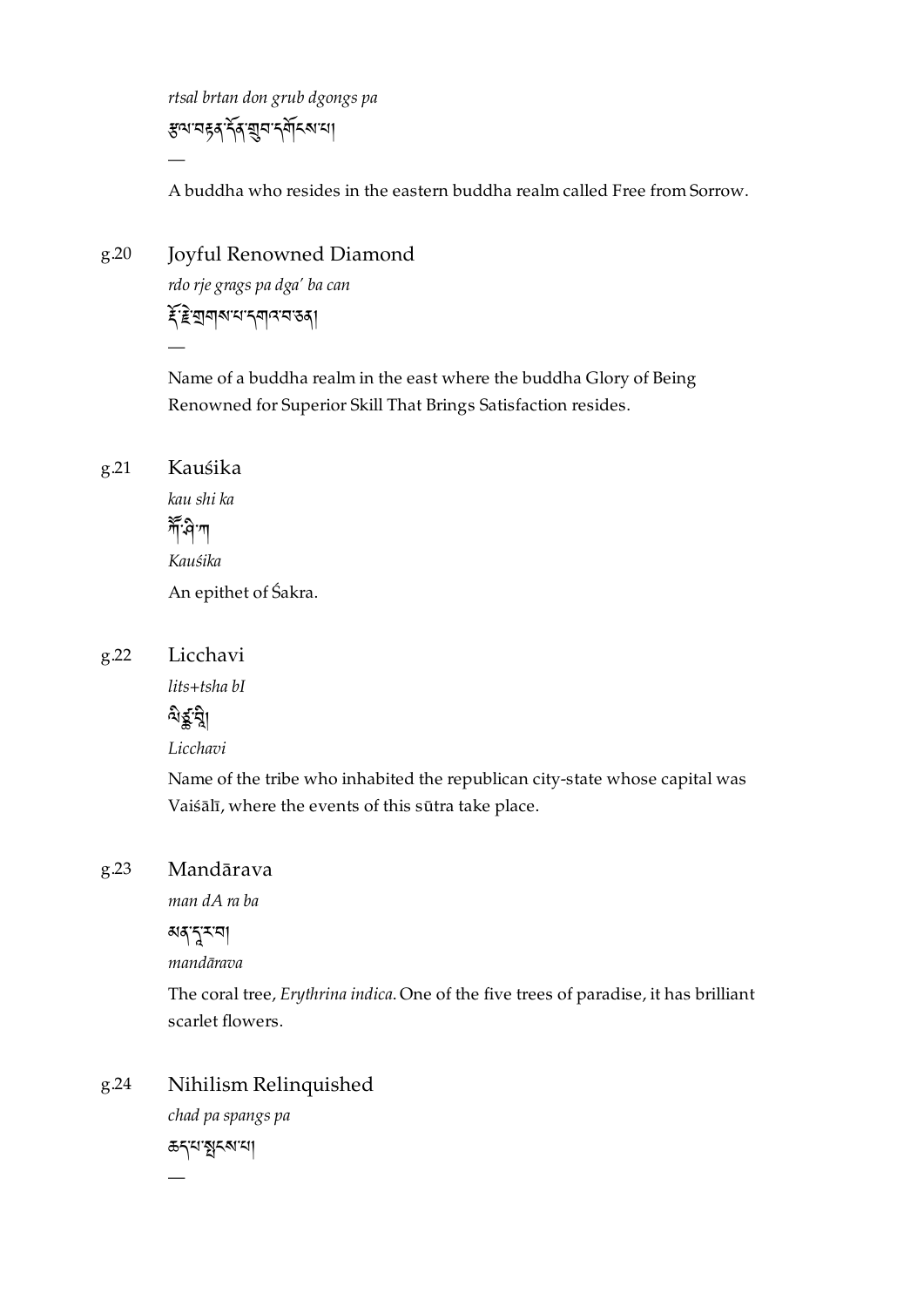Name of a buddha realm in the east where the buddha Excellent Glory Renowned for Virtue resides.

#### <span id="page-24-0"></span>Pradīparāja [g.25](#page-24-0)

*sgron ma'i rgyal po*

য়ৣ৾ঀয়ড়ড়

*Pradīparāja*

A buddha who resides in the eastern buddha realm called Famous.

#### <span id="page-24-1"></span>Prajñāvarman [g.26](#page-24-1)

*pra dz+nya wa rma*

### ยะรัช ม

*Prajñāvarman*

Prajñāvarman was a Bengali paṇḍita resident in Tibet during the late eighth and early ninth centuries. He arrived in Tibet at the invitation of the Tibetan king Trisong Detsen (*khri srong lde btsan*, r. 742–ca. 800 CE) and assisted in the translation of numerous canonical scriptures. He also authored a few philosophical commentaries himself, which were later included in the Tengyur.

#### <span id="page-24-2"></span>Śakra [g.27](#page-24-2)

*brgya byin* নক্সম্ভীৰা

*Śakra*

Also known as Indra, and by the epithet Kauśika. Lord of the gods in the Heaven of the Thirty-Three.

<span id="page-24-3"></span>Seven precious substances [g.28](#page-24-3)

*rin po che sna bdun*

# ষ্ট্রস্ম মন্ত্র

*saptaratna*

Unlisted in the present text. There are various lists of these seven precious substances, which include gold, different kinds of gems, pearls, etc.

<span id="page-24-4"></span>Superior Skill *rtsal rab* ལ་རབ། [g.29](#page-24-4)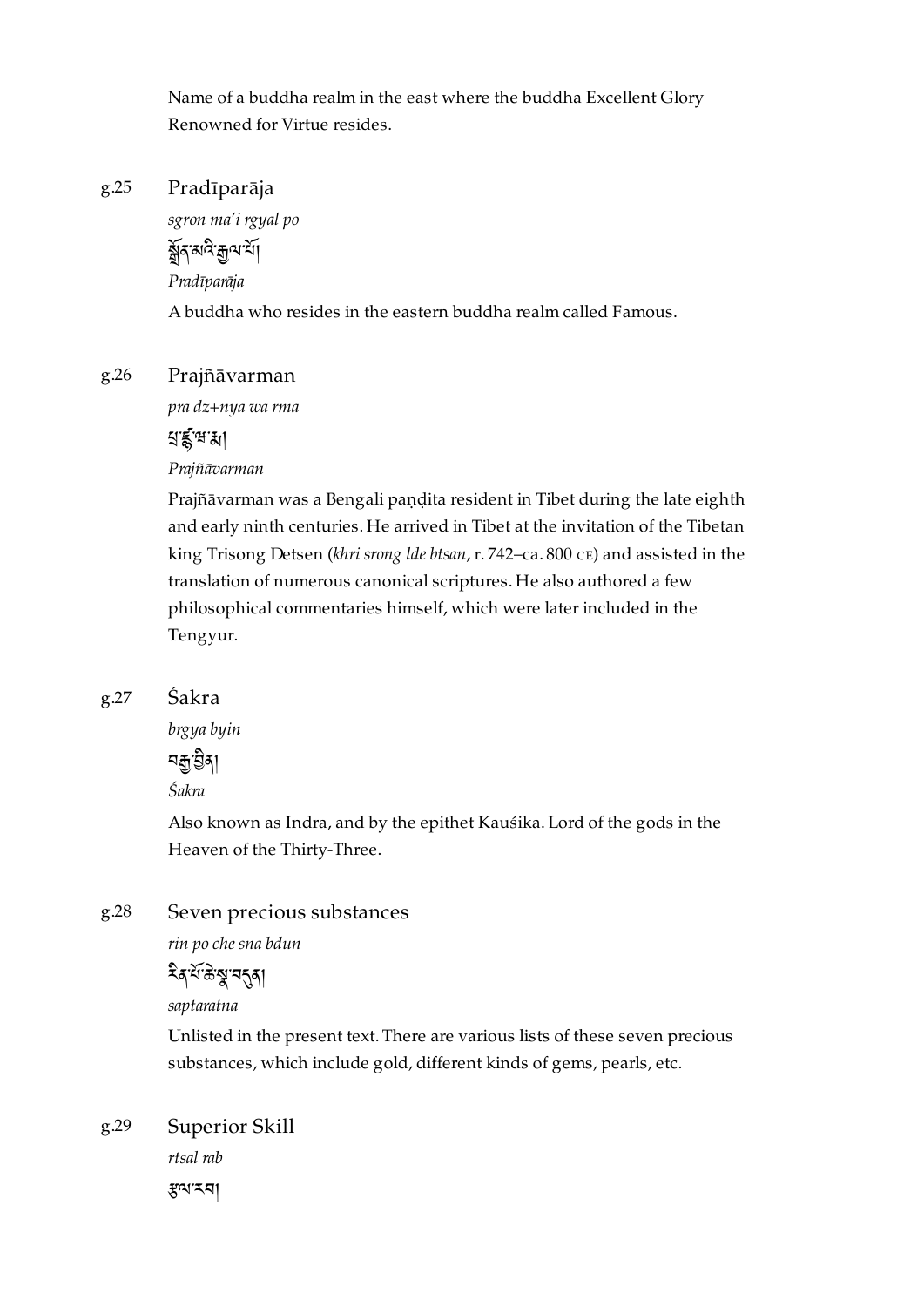The Licchavi youth who requests this discourse from the Buddha. His name is translated into Chinese as "Skilled in Action" (善作).

#### <span id="page-25-0"></span>Surendrabodhi [g.30](#page-25-0)

—

*su ren+d+ra bo d+hi*

য়ৢৼয়ড়

*Surendrabodhi*

An Indian master who went to Tibet during the reign of King Ralpachen (*ral* pa can, r. 815–38 CE) and helped in the translation of forty-three Kangyur texts.

#### <span id="page-25-1"></span>Thus-gone one [g.31](#page-25-1)

*de bzhin gshegs pa*

་བན་གགས་པ།

*tathāgata*

A frequently used synonym for buddhas. According to different explanations, it can be read as *tathā-gata*, literally meaning "one who has thus gone," or as *tathā-agata*, "one who has thus come." *Gata*, though literally meaning "gone," is a past passive participle used to describe a state or condition of existence. *Tatha*(*tā*), often rendered as "suchness" or "thusness," is the quality or condition of things as they really are, which cannot be conveyed in conceptual, dualistic terms. Therefore, this epithet is interpreted in different ways, but in general it implies one who has departed in the wake of the buddhas of the past, or one who has manifested supreme enlightenment based on the reality that does not abide in the two extremes of existence and quiescence. Here also used as a specific epithet of the Buddha Śākyamuni.

#### <span id="page-25-2"></span>Vaiśālī [g.32](#page-25-2)

*yangs pa can*

ཡངས་པ་ཅན།

*Vaiśālī*

A great city during the Buddha's time, the capital of the republican city-state inhabited by the Licchavi. It was an important location where a number of Buddhist sūtras are said to have been taught.

<span id="page-25-3"></span>Variegated [g.33](#page-25-3)